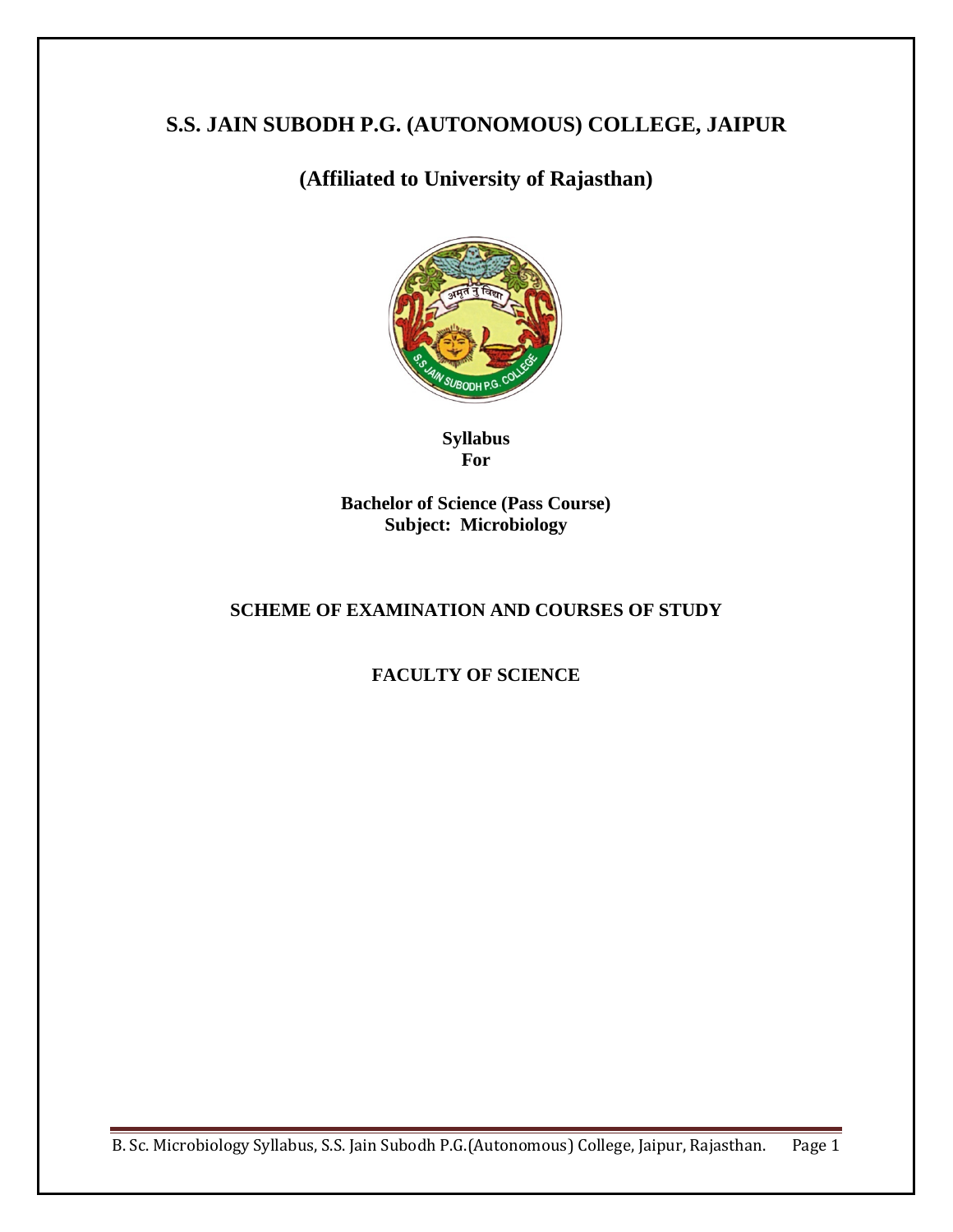## I. **Course Overview & Course Objectives**

**B.Sc. Microbiology** is a full-time undergraduate program which is of 6 semesters (**3-years** ) duration. This course primarily focuses on the microorganisms and their applications in the field of Research. This course aims to provide students a detailed study of microorganisms with the help of scientific tools such as microscopes, genetics, and culture.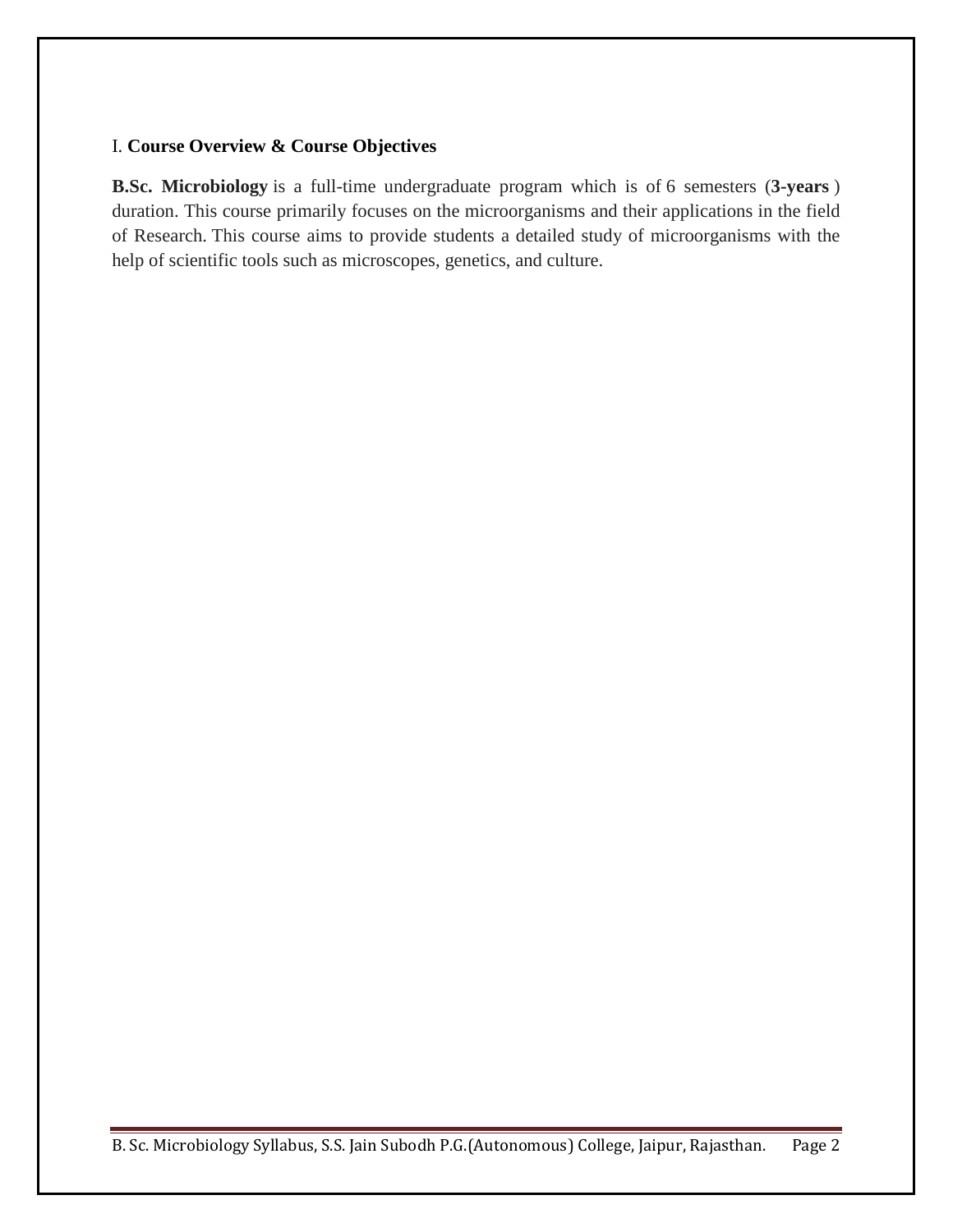#### **B. Sc. Microbiology**

**Semester Structure:** The details of the courses with code, title assigned is as given below. **Duration: 6 Semester (3 Years)**

### *Semester–I*

33121: Paper - I: Cell Biology 33122: Paper - II: Introduction to Microbiology 33123: Paper - III: Microbial Diversity -I **33124: Practical: Based on Theory Papers**

#### *Semester II*

33221: Paper - I: Microbial Diversity- II 33222: Paper - II: Bacteriology 33223: Paper - III: Molecular Biology **33224: Practical: Based on Theory Papers**

### *Semester III*

33321: Paper - I: Microbial Diversity III 33322: Paper - II: Microbial Genetics 33323: Paper - III: Microbial Physiology

## **33324: Practical: Based on Theory Papers**

#### *Semester IV*

33421: Paper -I: Analytical techniques 33422: Paper-II: Immunology 33423: Paper-III: Biochemistry **33424: Practical: Based on Theory Papers**

#### *Semester V*

33521: Paper- I Medical Microbiology 33522: Paper- II Environmental Microbiology 33523: Paper -III Recombinant DNA Technology **33524: Practical: Based on Theory Papers**

#### *Semester VI*

33621: Paper -I Fermentation Technology

33622: Paper -II Food and Dairy Microbiology

33623: Paper –III Soil and Agricultural Microbiology

**33624: Practical: Based on Theory Papers**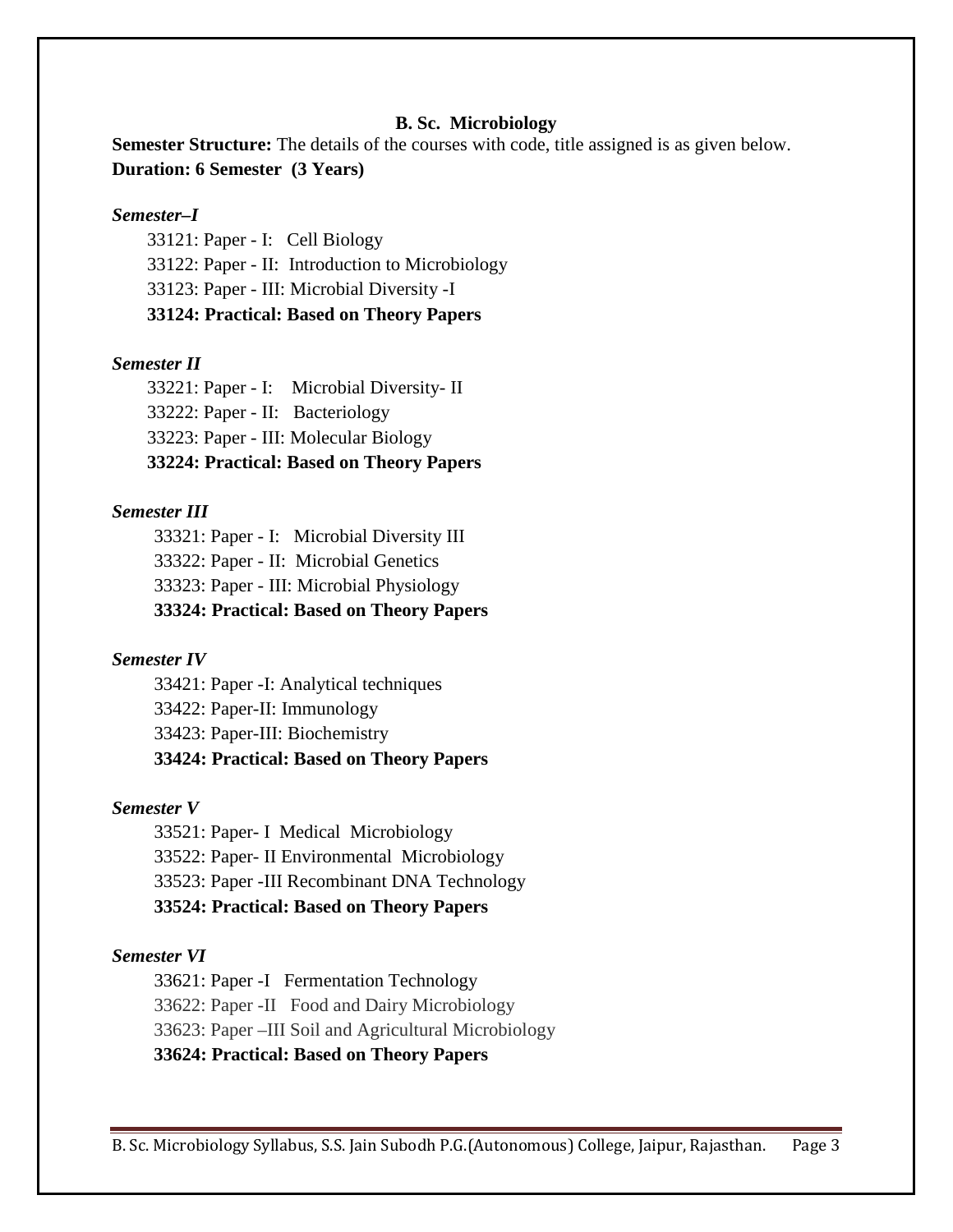# Semester Structure: The details of the courses with code, title assign are as given below. **Duration: 6 Semesters (3 Years)**

## **B. Sc. Semester -I**

## **Max. Marks (Theory): 150**

## **(Practical):75**

| <b>Nomenclature</b> |           |                                    | <b>External</b><br><b>Theory</b> | <b>Internal</b><br><b>Theory</b> | <b>Total Max.</b><br><b>Marks</b> | <b>Total Mini.</b><br><b>Marks</b> |
|---------------------|-----------|------------------------------------|----------------------------------|----------------------------------|-----------------------------------|------------------------------------|
|                     | Paper I   | Cell Biology                       | 35                               | 15                               | 50                                | 20                                 |
|                     | Paper II  | Introduction to Microbiology       | 35                               | 15                               | 50                                | 20                                 |
|                     | Paper III | Microbial Diversity I              | 35                               | 15                               | 50                                | 20                                 |
|                     |           |                                    |                                  |                                  | 150                               |                                    |
|                     | Lab $-$   | Practical based on Theory<br>Paper | 45                               | 30                               | 75                                |                                    |

## **B. Sc. Semester -II**

## **Max. Marks (Theory): 150**

## **(Practical):75**

| <b>Nomenclature</b> |           |                                       | <b>External</b><br><b>Theory</b> | <b>Internal</b><br><b>Theory</b> | <b>Total</b><br><b>Max.Marks</b> | <b>Total</b><br><b>Mini.Marks</b> |
|---------------------|-----------|---------------------------------------|----------------------------------|----------------------------------|----------------------------------|-----------------------------------|
|                     | Paper I   | Microbial Diversity II                | 35                               | 15                               | 50                               | 20                                |
|                     | Paper II  | Bacteriology                          | 35                               | 15                               | 50                               | 20                                |
|                     | Paper III | Molecular Biology                     | 35                               | 15                               | 50<br>150                        | 20                                |
|                     | Lab -     | Practical<br>based on Theory<br>Paper | 45                               | 30                               | 75                               |                                   |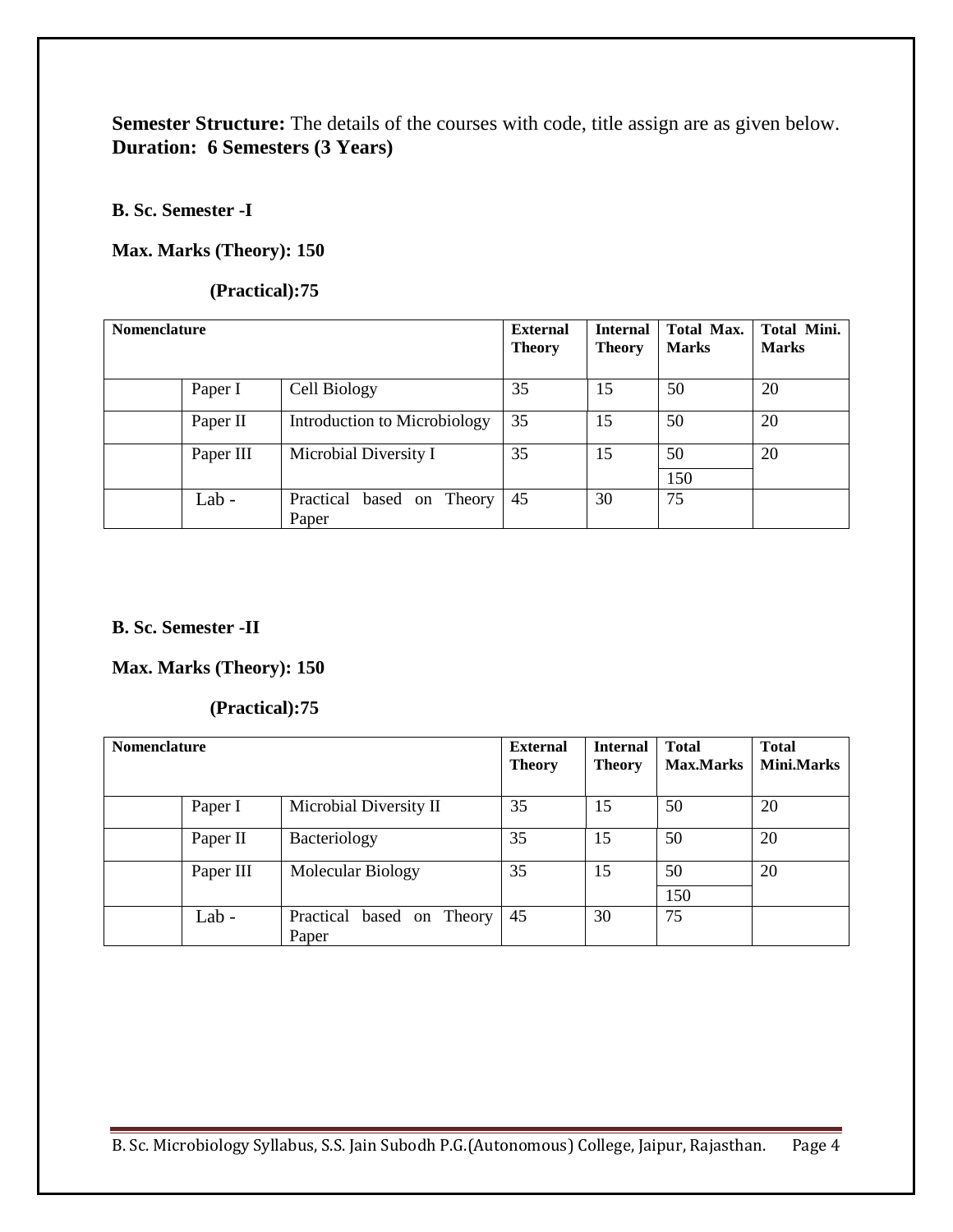# **B. Sc. Semester -III**

## **Max. Marks (Theory): 150**

## **(Practical):75**

| <b>Nomenclature</b> |           |                                       | <b>External</b><br><b>Theory</b> | <b>Internal</b><br><b>Theory</b> | <b>Total</b><br><b>Max.Marks</b> | <b>Total</b><br><b>Mini.Marks</b> |
|---------------------|-----------|---------------------------------------|----------------------------------|----------------------------------|----------------------------------|-----------------------------------|
|                     | Paper I   | Microbial Diversity III               | 35                               | 15                               | 50                               | 20                                |
|                     | Paper II  | <b>Microbial Genetics</b>             | 35                               | 15                               | 50                               | 20                                |
|                     | Paper III | Microbial Physiology                  | 35                               | 15                               | 50<br>150                        | 20                                |
|                     | Lab-      | Practical based on<br>Theory<br>Paper | 45                               | 30                               | 75                               |                                   |

### **B. Sc. Semester -IV**

## **Max. Marks (Theory): 150**

## **(Practical):75**

| <b>Nomenclature</b> |           |                                    | <b>External</b><br><b>Theory</b> | <b>Internal</b><br><b>Theory</b> | <b>Total</b><br><b>Max.Marks</b> | <b>Total</b><br><b>Mini.Marks</b> |
|---------------------|-----------|------------------------------------|----------------------------------|----------------------------------|----------------------------------|-----------------------------------|
|                     | Paper I   | <b>Analytical Techniques</b>       | 35                               | 15                               | 50                               | 20                                |
|                     | Paper II  | Immunology                         | 35                               | 15                               | 50                               | 20                                |
|                     | Paper III | Biochemistry                       | 35                               | 15                               | 50                               | 20                                |
|                     |           |                                    |                                  |                                  | 150                              |                                   |
|                     | Lab-      | Practical based on Theory<br>Paper | 45                               | 30                               | 75                               |                                   |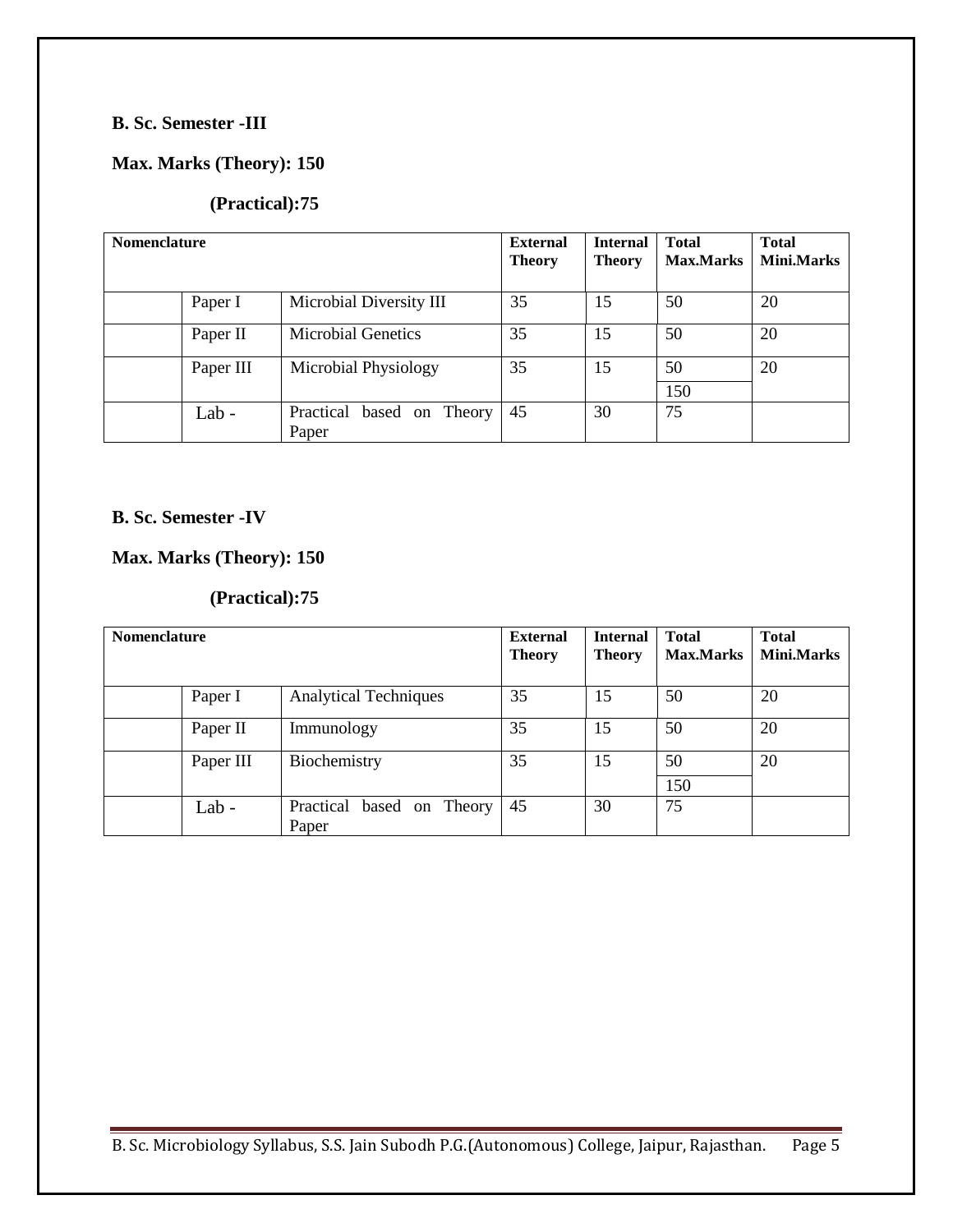# **B. Sc. Semester -V**

## **Max. Marks (Theory): 150**

## **(Practical):75**

| <b>Nomenclature</b> |           |                                   | <b>External</b><br><b>Theory</b> | <b>Internal</b><br><b>Theory</b> | <b>Total</b><br><b>Max.Marks</b> | <b>Total</b><br><b>Mini.Marks</b> |
|---------------------|-----------|-----------------------------------|----------------------------------|----------------------------------|----------------------------------|-----------------------------------|
|                     | Paper I   | <b>Medical Microbiology</b>       | 35                               | 15                               | 50                               | 20                                |
|                     | Paper II  | <b>Environmental Microbiology</b> | 35                               | 15                               | 50                               | 20                                |
|                     | Paper III | Recombinant<br><b>DNA</b>         | 35                               | 15                               | 50                               | 20                                |
|                     |           | Technology                        |                                  |                                  | 150                              |                                   |
|                     | Lab       | Practical based on<br>Theory      | 45                               | 30                               | 75                               |                                   |
|                     |           | Paper                             |                                  |                                  |                                  |                                   |

# **B. Sc. Semester -VI**

## **Max. Marks (Theory): 150**

## **(Practical):75**

| <b>Nomenclature</b> |           |                                            | <b>External</b><br><b>Theory</b> | <b>Internal</b><br><b>Theory</b> | <b>Total</b><br><b>Max.Marks</b> | <b>Total</b><br><b>Mini.Marks</b> |
|---------------------|-----------|--------------------------------------------|----------------------------------|----------------------------------|----------------------------------|-----------------------------------|
|                     | Paper I   | <b>Fermentation Technology</b>             | 35                               | 15                               | 50                               | 20                                |
|                     | Paper II  | Dairy<br>Food<br>and<br>Microbiology       | 35                               | 15                               | 50                               | 20                                |
|                     | Paper III | Soil<br>Agriculture<br>and<br>Microbiology | 35                               | 15                               | 50<br>150                        | 20                                |
|                     | Lab       | Practical<br>on Theory<br>based<br>Paper   | 45                               | 30                               | 75                               |                                   |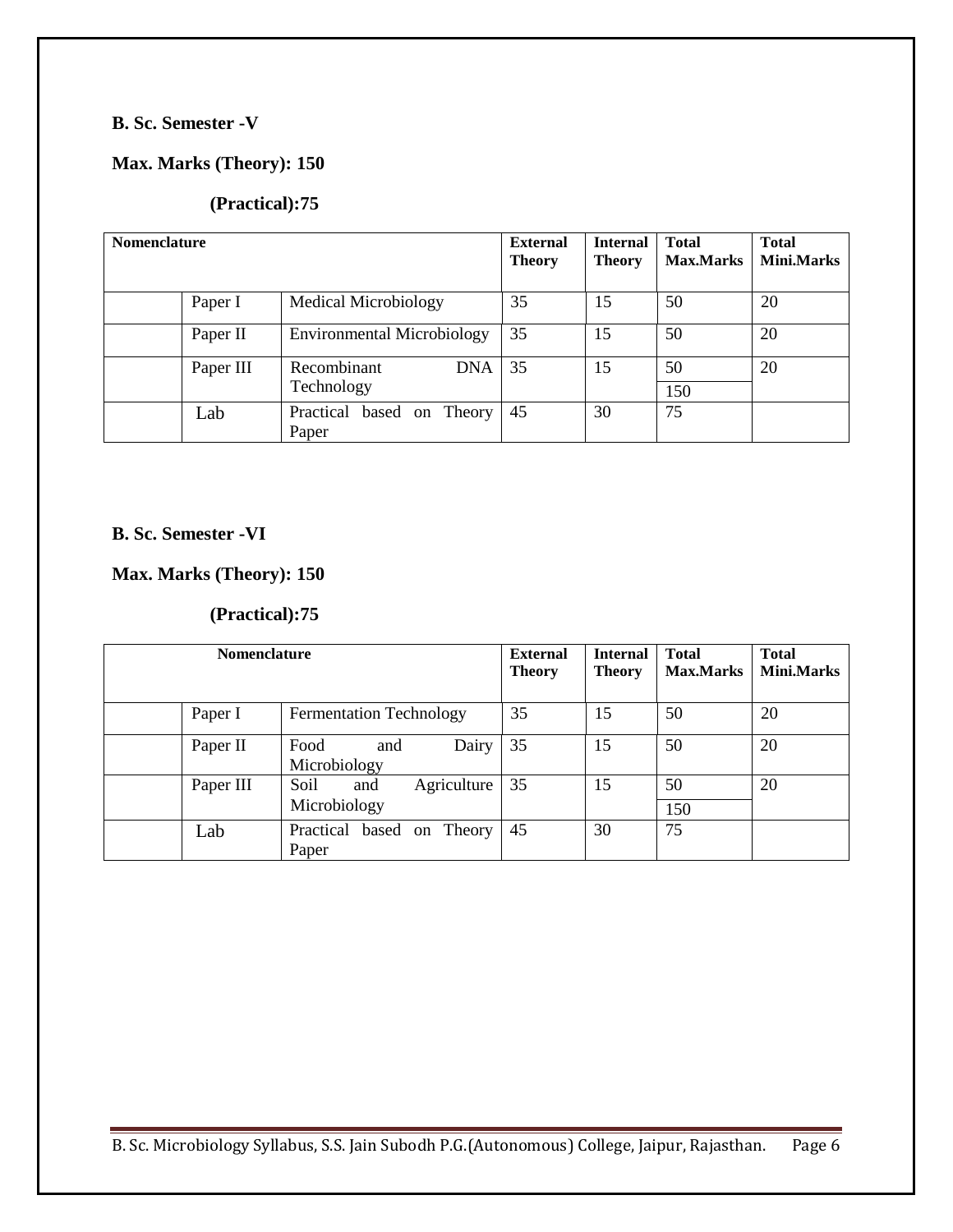## **SEMESTER –I**

#### **PAPER I - CELL BIOLOGY**

#### **Unit- I**

**Cell as a Basic unit of Living Systems:**Discovery of cell, the cell Theory**.** Ultra structure of an eukaryotic cell- (Both plant and animal cells). Surface Architecture**.** Structural organization and functions of plasma membrane and cell wall of eukaryotes.

#### **Unit -II**

#### **Cellular Organelles**

Structure and functions of cell organelles – Endoplasmic reticulum, Golgi complex, Mitochondria, Chloroplast, Ribosomes, Lysosomes, Peroxisomes, Nucleus (Nuclear envelope with nuclear pore complex, Nucleolus, Nucleoplasm and Chromatin).

Vacuole, Cytosol and Cytoskeleton structures (Microtubules, Microfilaments and Intermediate filaments).

#### **Unit- III**

**Chromosomes:** Discovery, Morphology and structural organization – Centromere, Secondary constriction, Telomere, Chromonema, Euchromatin and Heterochromatin, Chemical composition and Karyotype. Ultrastructure: Single-stranded and multi-stranded hypothesis, folded- fibre and nucleosome models. Special type of chromosomes: Salivary gland and Lampbrush chromosmes.

#### **Unit -IV**

**Cell cycle:** An overview of cell cycle; Components of cell cycle control system; Intracellular and Extra-cellular control of cell division. Elementary idea about Programmed cell death Apoptosis in relation with cancer.. Viral disease AIDS and Organ Transplants.

#### **Essential Readings:**

- 1. Karp, G. 2010. Cell and Molecular Biology: Concepts and Experiments. 6th Edition. John Wiley & Sons.Inc.
- 2. De Robertis, E.D.P. and De Robertis, E.M.F. 2006.Cell and Molecular Biology. 8th
- 3. edition.Lippincott Williams and Wilkins, Philadelphia.
- 4. Cooper, G.M. and Hausman, R.E. 2009. The Cell: A Molecular Approach. 5th edition. ASMPress& Sunderland, Washington, D.C.; Sinauer Associates, MA.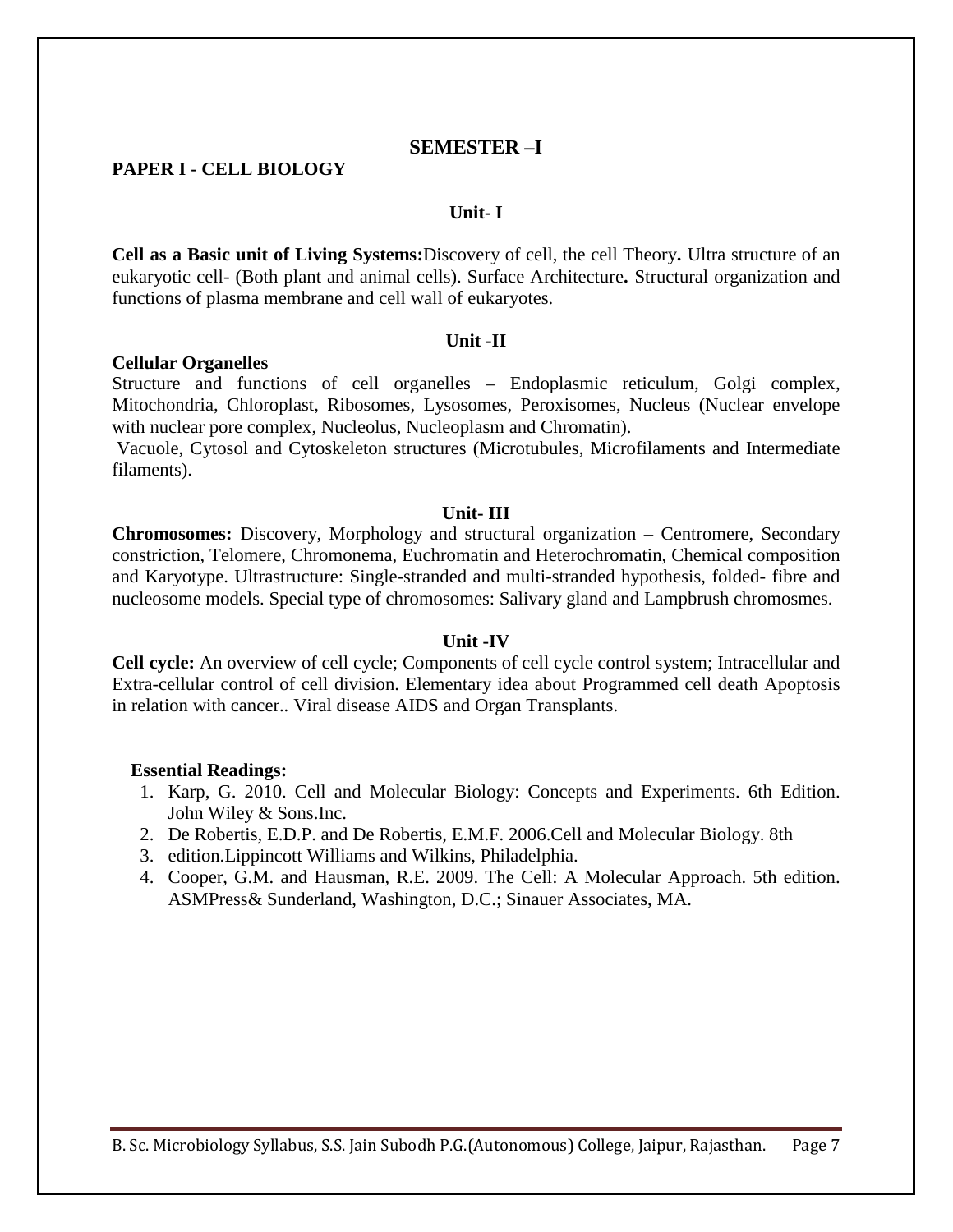## **Paper-II: INTRODUCTION TO MICROBIOLOGY**

#### **Unit -I**

Development of microbiology as a discipline, Spontaneous generation *vs*. biogenesis. Contributions of Antony von Leeuwenhoek, Louis Pasteur, Robert Koch, Joseph Lister, Alexander Fleming, Role of microorganisms in fermentation, Germ theory of disease

### **Unit -II**

**Development of Microbial techniques-** (Sterilization- Physical, chemical and radiation methods, microscopy ,staining techniques and micrometry). Golden era of microbiology. Establisment of fields of medical microbiology and immunology through the work of Paul Ehrlich, Elie Metchnikoff, Edward Jenner.

#### **Unit -III**

Systems of classification**:** Binomial Nomenclature, Whittaker's five kingdom and Carl Woese's three kingdom classification systems.

### **Unit -IV**

Morphological and differentiating characters and economic importance of microorganisms:

• Bacteria • Rickettsia • Protozoa • Algae • Fungi (Molds and Yeasts) • Viruses, viroids and prions.

#### **Essential Readings:**

1. Pelczar MJ, Chan ECS and Krieg NR. (1993). Microbiology. 5th edition. McGraw Hill Book Company

2. General Microbiology, 7th edition, H S Schlegel, Cambridge University Press, 1995

3. Microbiology, 5th edition M J Pelezar, E C S Chan, N R Kreig, Tata Mc Graw Publication, 2006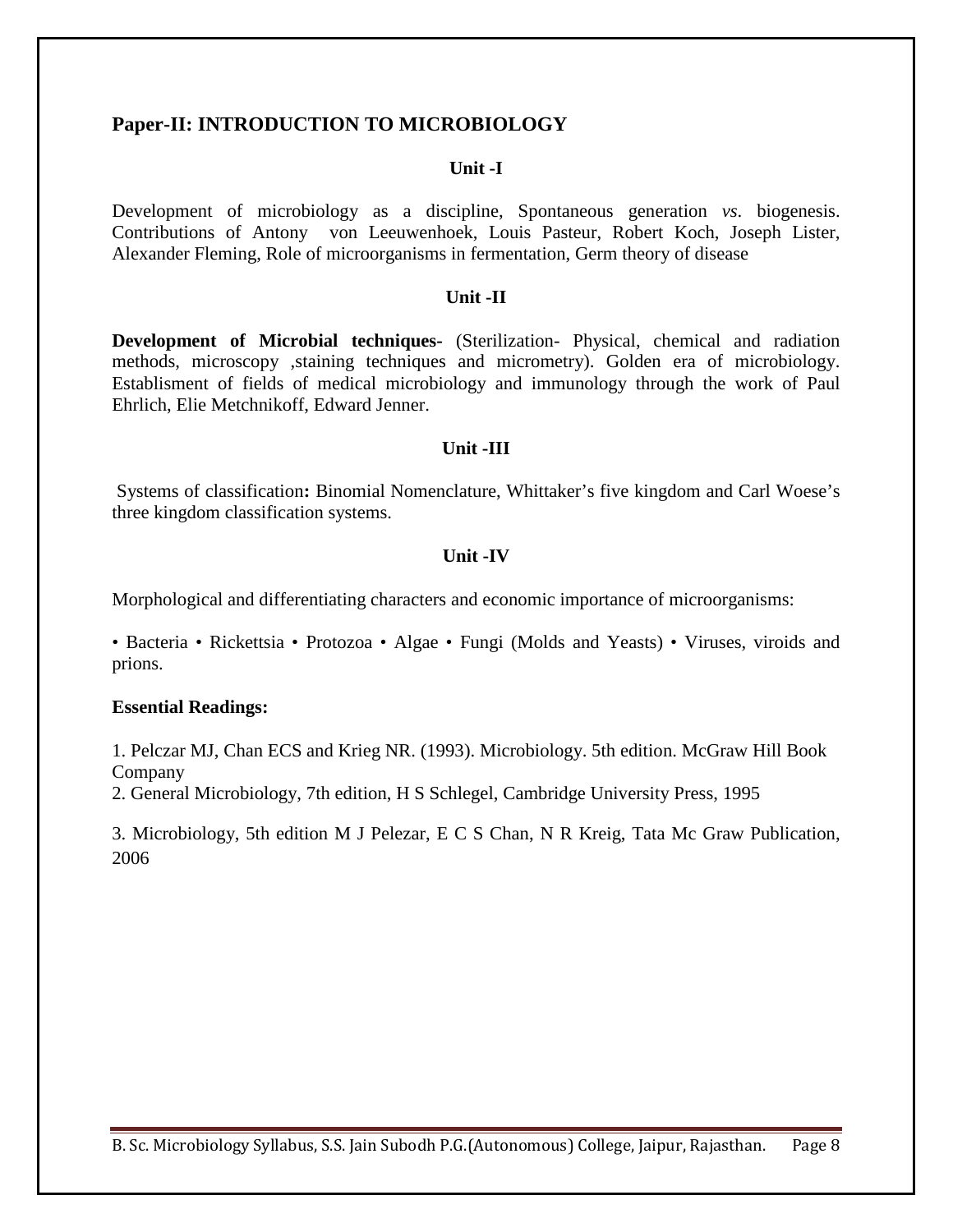## **Paper III - Microbial Diversity -I**

### **Unit --I**

Bacteria: Form and function of bacteria: Internal structure, Bacterial shapes and arrangement, cell membrane, cell wall of bacteria, Nucleoid, ribosomes, inclusion bodies, flagella, capsule, slime, fimbriae, and pilli. Bacterial endospores- structure, formation and germination. Economic importance of Bacteria.

### **Unit -II**

**Archaebacteria**: General characteristics, cell wall, phylogeny of Crenarchaeota (*Sulfolobus*, *Thermoproteus*) and Euryarchaeota [Methanogens (*Methanobacterium*, thermophiles (*Thermococcus*, *Pyrococcus*, *Thermoplasma*), and Halophiles (*Halobacterium, Halococcus*)]

### **Unit -III**

**The world of Bacteria- II**: A brief outline of bacterial classification according to Bergey's manual of systematic bacteriology with salient features of the following:

Proteobacteria: alphaproteobacteria (Rickettsia), betaproteobacteria (Thiobacillus), gamma proteobacteria (Pseudomonas, E.coli), deltaproteobacteria (Myxococcus) and epsilonproteobacteria (Campylobacter); Non proteobacteria; Gram negative bacteria (cyanobacteria, purple and green photosynthetic bacteria)

## **Unit -IV**

**The world of Bacteria-** II: A brief outline of bacterial classification according to Bergey's manual of systematic bacteriology second edition (2004) with salient features of the following:

**Gram positive bacteria:** firmicutes (*Mycoplasma, Staphylococcus and Streptococcus*), Acttinobacteria (*Streptomyces, Mycobacterium*), *Chlamydiae, Spirochaetes,*

### **SUGGESTED READING**

- 1. Tortora GJ, Funke BR and Case CL. (2008). Microbiology: An Introduction. 9th edition*.*  Pearson
- 2. Madigan MT, Martinko JM, Dunlap PV and Clark DP. (2014). Brock Biology of Microorganisms. 14th edition. Pearson International Edition
- 3. Cappucino J and Sherman N. (2010). Microbiology: A Laboratory Manual. 9th edition. Pearson Education Limited
- 4. Wiley JM, Sherwood LM and Woolverton CJ. (2013) Prescott's Microbiology. 9th Edition. McGraw
- 5. Hill International.
- 6. Pelczar MJ, Chan ECS and Krieg NR. (1993). Microbiology. 5th edition. McGraw
- **7.** Stanier RY, Ingraham JL, Wheelis ML, and Painter PR. (2005). General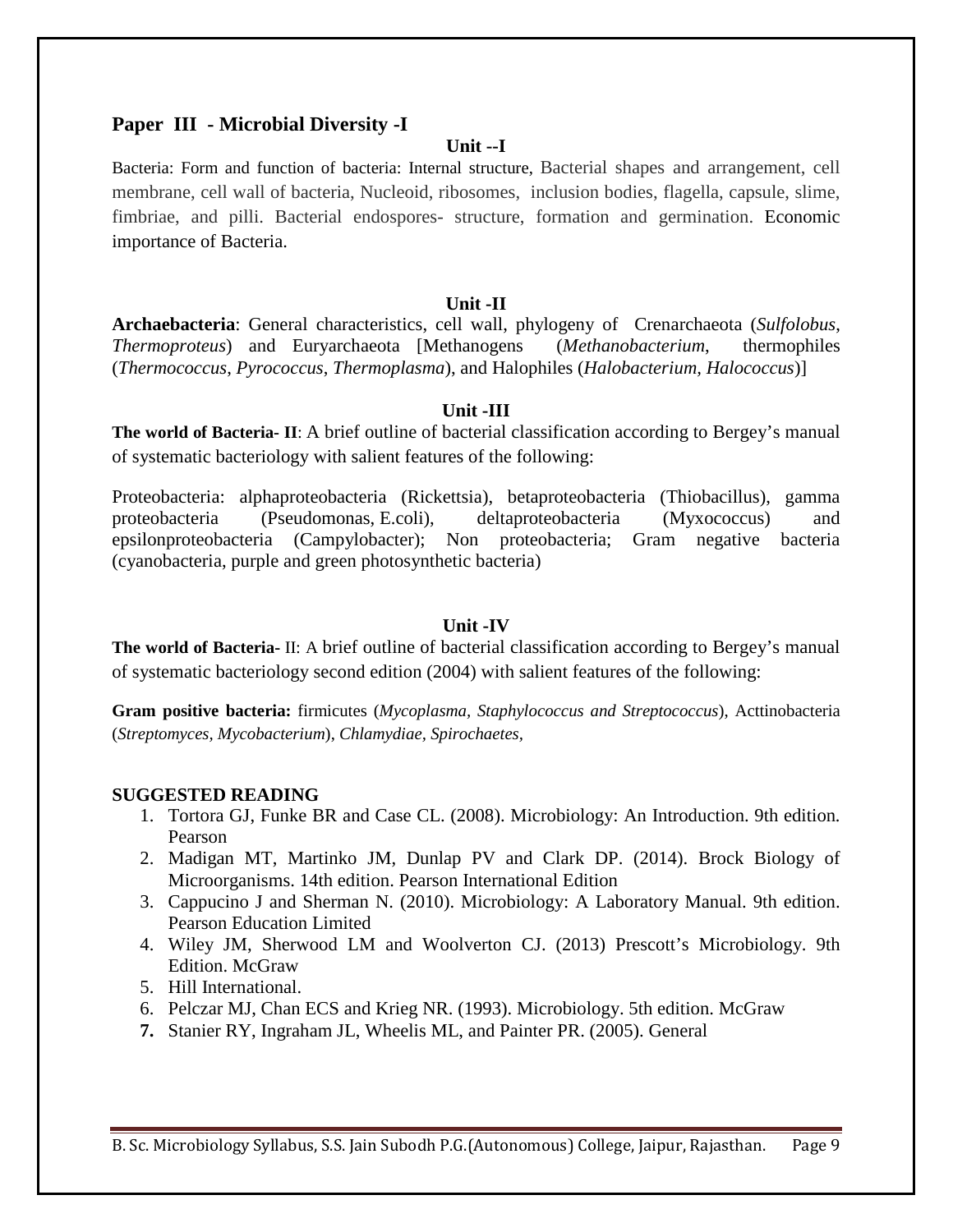## **Lab-Practicals Based on Theory Papers**

- 1. Safety measures in Biotechnology laboratory
- 2. Cleaning and sterilization of glass wares
- 3. Microscopic Techniques :
	- a) Organization and working of optical microscopes: Dissecting and Compound Microscope
	- b) Principles of fixation and staining.
	- c) Micrometry
- 4. Study of structure of Prokaryotic and Eukaryotic cell.
- 5. To prepare the permanent slide using given material like plant stem, root and leaf.
- 6. To study the principle and applications of important instruments used in the Microbiology laboratory
- Autoclave
- Incubator,
- BOD incubator,
- Hot air oven.
- Light microscope,
- pH meter
- Centrifuge
- Spectrophotometer
- 7. Cell division: Mitotic and meiotic studies in onion root tips, grasshopper testes or flower Buds.
- 8. Prepation of polytene chromosomes from Drosophila salivary gland.
- 9. Study of Mitochondria in Buccal Epithelium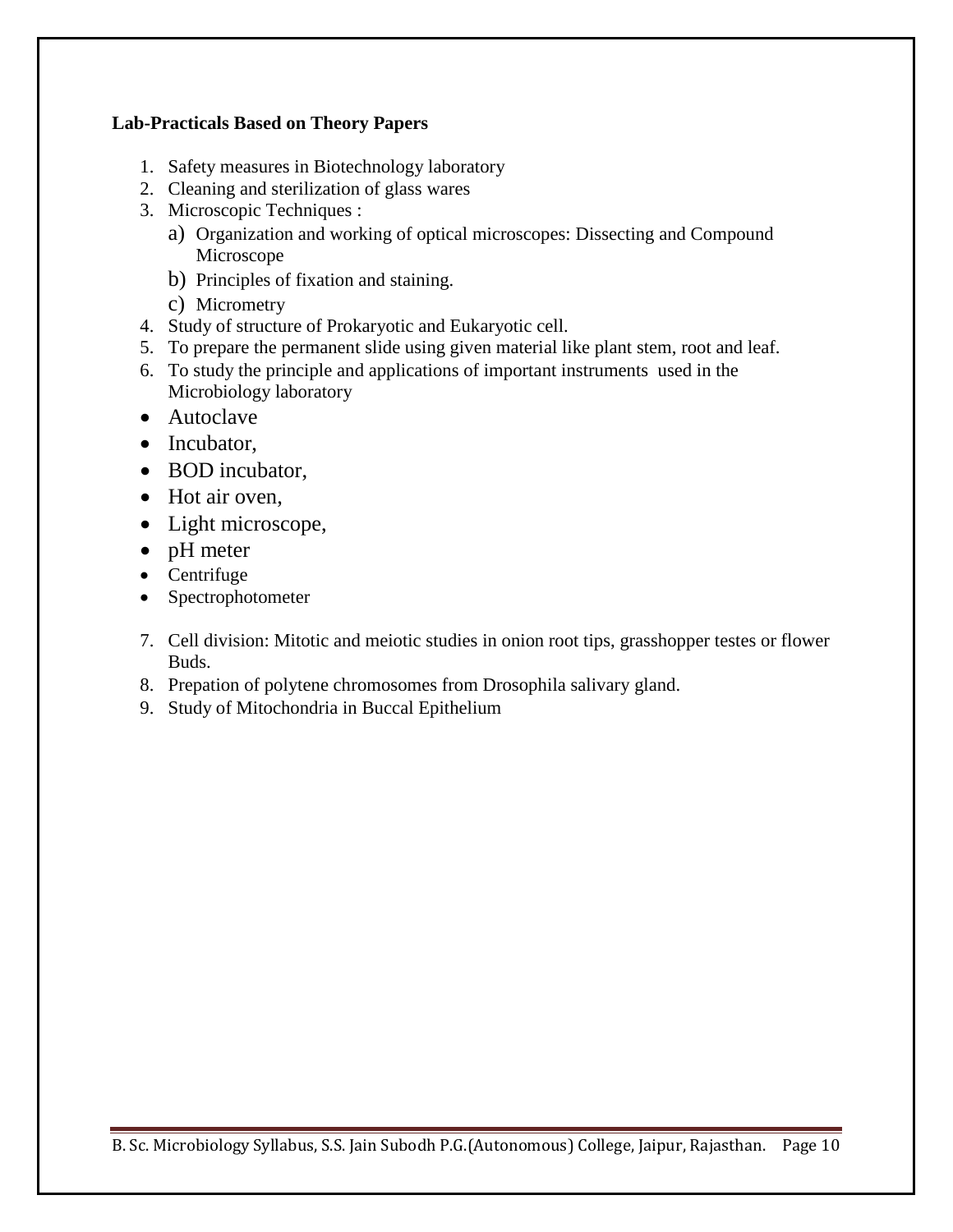## **Semester II**

## **Paper I- Microbial Diversity- II**

### **Unit -I**

**Viruses:** Introduction: Discovery of viruses, nature and definition of viruses, general properties, concept of viroids, virusoids, satellite viruses and prions. Structure of Viruses: Capsid symmetry, enveloped and non-enveloped viruses .Viral taxonomy: Classification and nomenclature of different groups of viruses

#### **Unit -II**

**Bacteriophages:** General characteristics life cycles, lytic and lysogenic phages (lambda phage) regulation of transcription in lambda phage

#### **Unit -III**

*Cyanobacteria***:** Introduction, general characteristics features and importance with special reference to genera *Nostoc* and *Oscillatoria.*

#### **Unit -IV**

**Protozoa:** General characteristics features with special reference to *Amoeba, Paramecium,* and *Plasmodium*

## **ESSENTIAL READINGS:**

- 1. Biology of Microorganisms, 10th edition, T D Brock, M T Madigan, Pearson Education, Inc., 2003
- 2. General Microbiology, R Y Stanier, J L Ingharam, M L Wheelies, P R Painter, Mac Millan Education Ltd, 1999
- 3. Laboratory fundamentals of microbiology, I E Alcamo, Jones and Barlett Publishers, 2001
- 4. Microbiology, 6th edition, Prescott, Harley, Klein, Mc Graw Hill Companies, 2005
- 5. Microbiology, Fundamentals and Applications, 2nd edition, R M Atlas, Maxwell Macmillan International Edition, 1989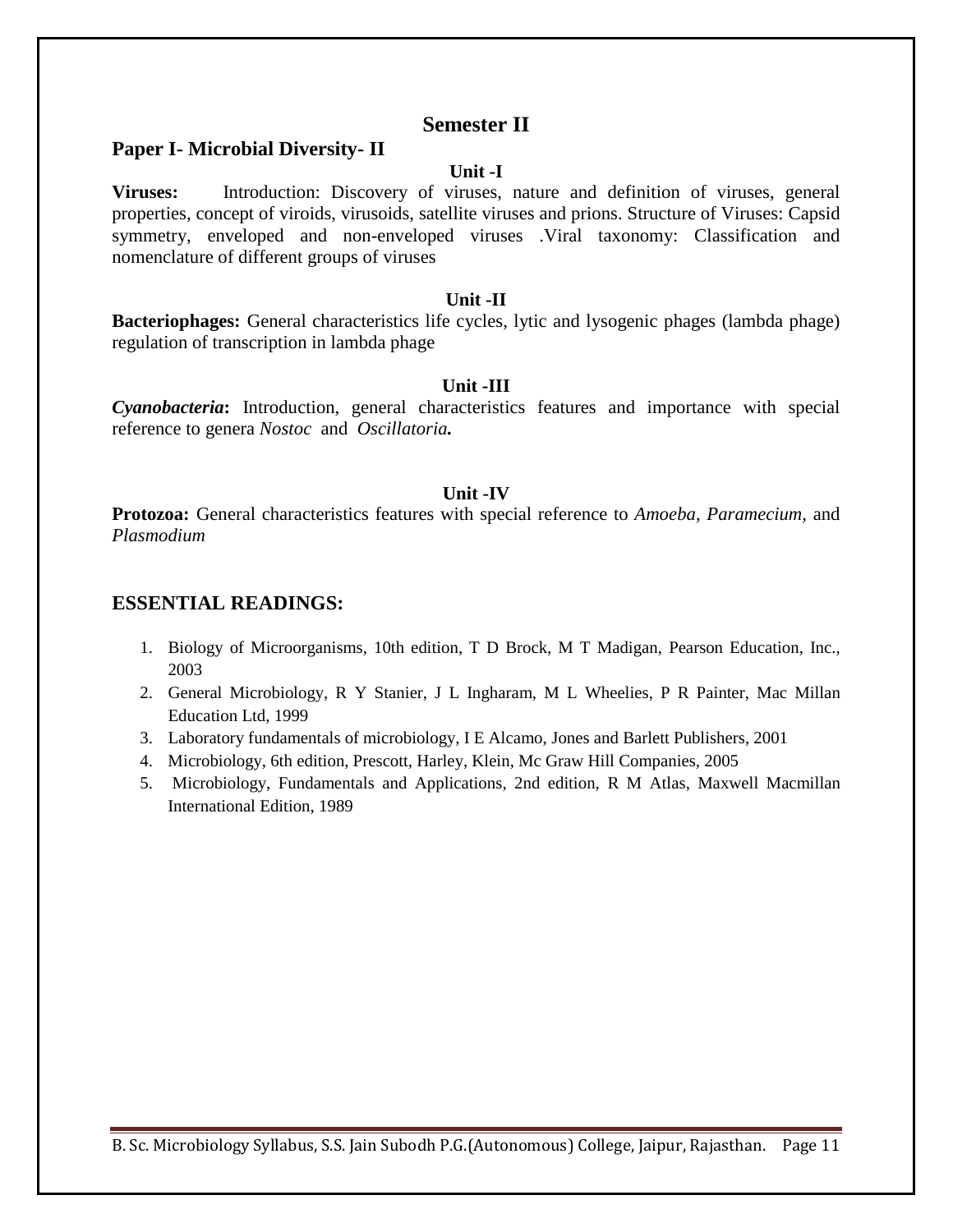### **Paper II- Bacteriology**

## **Unit –I**

**Growth of bacteria :** Definition of growth, rate of growth, generation time, growth curve, measurement of population growth, batch culture, continuous culture and synchronous growth, Factors affecting growth. – Temperature, pH, oxygen, water availability.

#### **Unit –II**

**Control of Microorganisms:** Physical agents- Moist heat, dry heat, filtration, radiation. Chemicals as antimicrobial agents major groups of disinfectants, antiseptics and chemical sterilants.

## **Unit –III**

**Cultivation of microorganisms:** Microbiological media, Physical states and chemical content of media, general purpose and special purpose media. Nutritional classification of Microorganisms. Isolation techniques (Streak plate, pour plate and spread plate method).

### **Unit –IV**

**Identification and preservation of microorganisms:** Preparation of microorganisms for light microscopy- wet mount and hanging drop technique. Staining techniques- simple staining, differential staining (Gram's staining, acid fast staining, endospore staing). Speical staining (capsule staining and flagella staining). Preservation of microorganisms by sub culturing, overlaying cultures with minerals oil, lyophilization, use of liquid nitrogen.

#### ESSENTIAL READINGS:

1. General Microbiology, 7th edition, H S Schlegel, Cambridge University Press, 1995

2. Microbiology, 5th edition M J Pelczar, E C S Chan, N R Kreig, Tata Mc Graw Publication, 2006

3. Microbiology-a Laboratory Manual, 6th edition, J G Cappuccino and N Sherman, Addison Wesley, Pearson Education, Inc., 2006

4. Microbiology-an introduction, 9th edition G J. Tortora, B.R. Funke, C.L. Case Pearson Education, Inc. 2007

5. Biology of Microorganisms, 10th edition, T D Brock, M T Madigan, Pearson Education, Inc., 2003

6. General Microbiology, R Y Stanier, J L Ingharam, M L Wheelies, P R Painter, Mac Millan Education Ltd,

1999

7. Laboratory fundamentals of microbiology, I E Alcamo, Jones and Barlett Publishers, 2001

8. Microbiology, 6th edition, Prescott, Harley, Klein, Mc Graw Hill Companies, 2005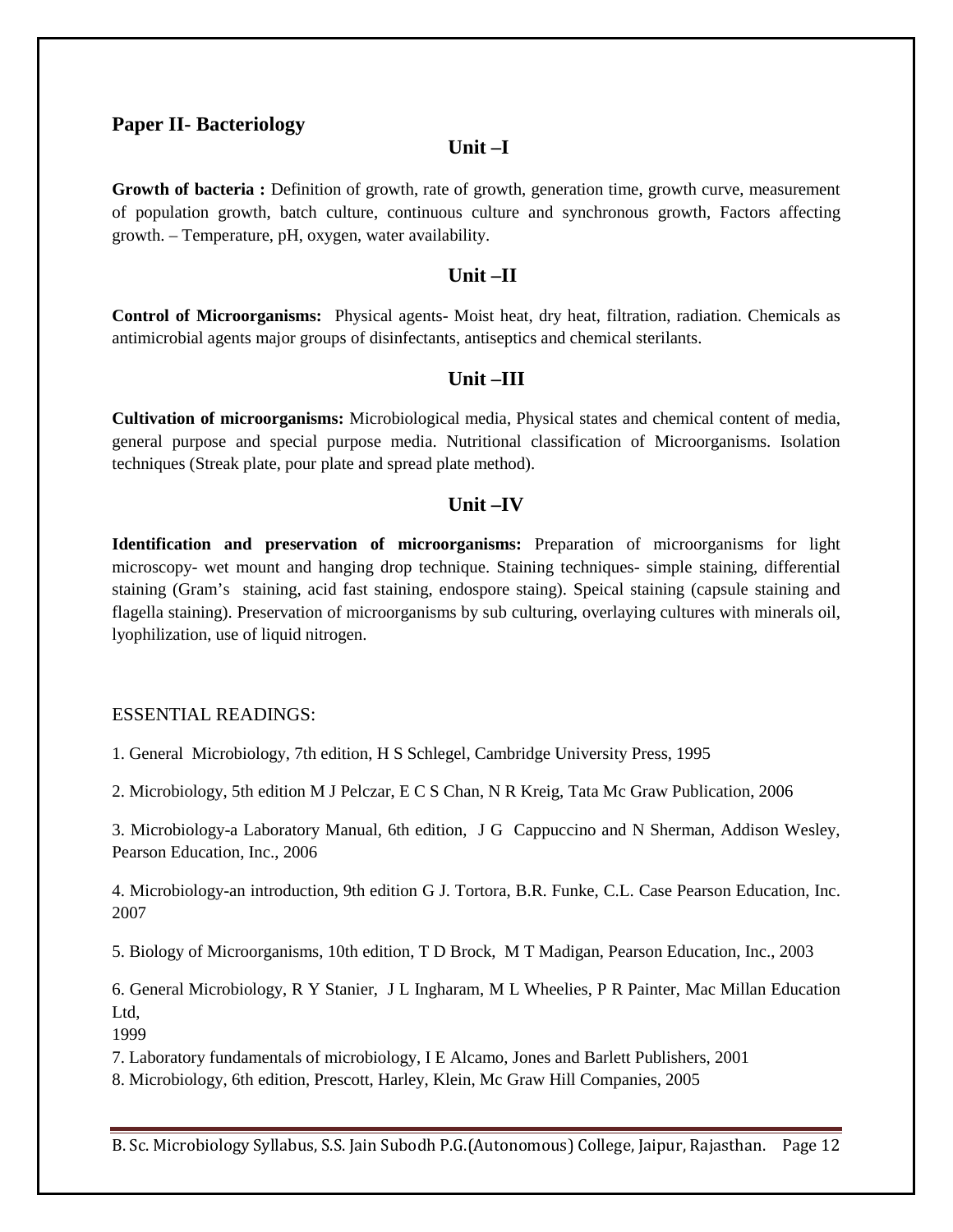**Paper -III Molecular Biology**

### **Unit –I**

## **DNA Structure and Replication: DNA as a genetic material, structure of DNA and RNA, Types of DNA (A,B,Z), DNA replication in prokaryotes and eukaryotes.**

#### **Unit –II**

**Transcription :** Mechanism of Transcription in prokaryotes and eukaryotes, Enzymes and transcription factors, Posttranscriptional modifications of eukarvotic mRNA.

### **Unit –III**

**Translation of Regulation of Gene Expression:** The genetic code, Translational machinery in eukaryotes and prokaryotes, inhibitors of protein synthesis Regulation of Gene expression in prokaryotes (lac and trp operon)

## **Unit –IV**

**Mutations and DNA repair**: Molecular mechanism of mutation, forward and reverse mutation, Transition, transversion, Spontaneous and induced mutations Methods for mutant selection-direct selection, antibiotic selection, replica planting Mechanism of DNA repair-photo reactivation, Nucleotide excision repair, mismatch repair

#### **Essential Readings:**

1. Biochemistry and Molecular Biolgoy, 3rd edition, Elliott W H and Elliot D C, Oxford University press, 2005.

5. Essentials of Moleduclar Biology, 3rd edition, Malacinski G M and Freifelder D Jones and Bartlett Publishers, 1998.

6. Instant Notes, Molecular Biology. Turner P.G., Mc Lennan,. Bates A D, and White M R H, 2nd edition. Bios Scientific Publishers. 2002.

7. Cell and Molecular Biology, 3rd edition, Philip Scheeler and Donald E Bianchi, John Wiley and Sons. 1987.

8. Micorbial Genetics, 2nd edition, Stanley R Maloy, John E Cronnan, David Freifelder. Jones and Barlett Publisher. 1994.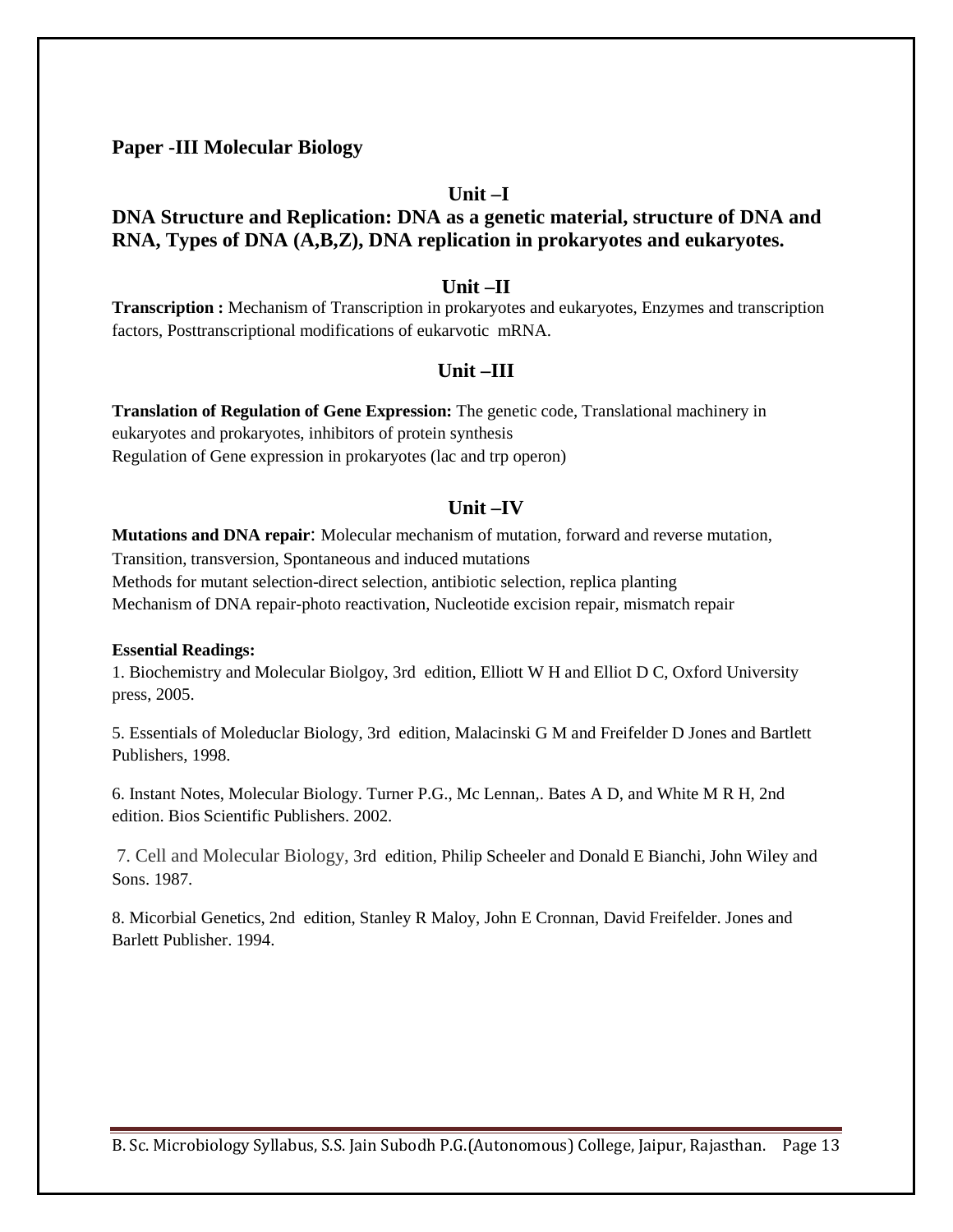## **MB 204: Lab- Practical based on Theory**

- 1. Isolation of genomic DNA
- 2. Media preparation
- 3 Demonstraion of serial dilution technique.
- 4. Pure culture technizues-isolation of microorganisms by streak plate. Spread plate and pour plate method.
- 5. Study of growth of bacteria.
- 6. Demonstration of the presence of microflora in the environment by exposing nutrient agar plates to air.
- 7. Count the WBC / RBC using Haemocytometer
- 8. Study of Cyanobacteria- Nostoc and Oscillatoria.
- 9. Study of Protozoa Amoeba, Paramecium, and Plasmodium.
- 10. Micorscopic study of phytoplankton & zooplanktons.
- 11. Differential staining (Grams staining), Negative staining and endospore staining.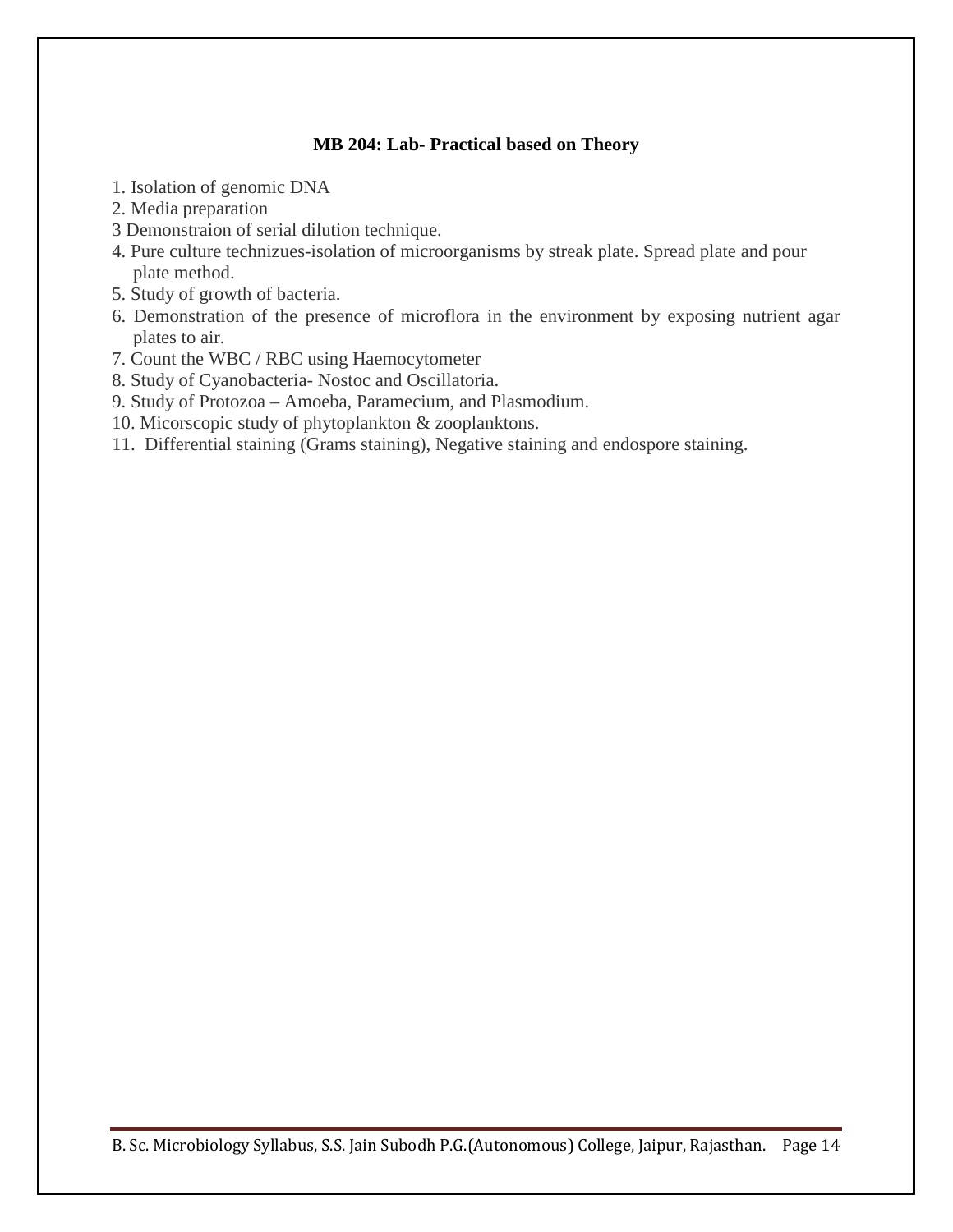## **Semester III**

## **Paper – I: Microbial Diversity III**

#### **Unit -1**

**Algae-I:**General characteristics of algae including occurrence, thallus organization, algae cell ultra structure, pigments, flagella, food reserves and vegetative, asexual and sexual reproduction.

### **Unit-II**

Algae II- Different types of life cycles in algae with suitable examples: Haplobiontic, Haplontic, Diplontic, Diplobiontic and Diplohaplontic lifecycles. Applications of algae in agriculture, industry, environment and food.

#### **Unit -III**

#### **Fungi I**

Historical developments in the field of Mycology including significant contributions of eminent mycologists. General characteristics of fungi including habitat, distribution, nutritional requirements, fungal cell ultra- structure, thallus organization and aggregation, fungal wall structure, asexual and, sexual reproduction.

#### **Unit-IV**

### **Fungi II**

Heterokaryosis, heterothallism and parasexual mechanism.

Economic importance of fungi with examples in agriculture, environment, Industry, medicine, food, biodeterioration and mycotoxins.

#### **Essential Readings**

1. Biology of Microorganisms, 10th edition, T D Brock, M T Madigan, Pearson Education, Inc., 2. General Microbiology, R Y Stainer, J L Ingharam, M L Wheelies, P R Painter, Mac Millan Education Ltd, 1999

3. Laboratory fundamentals if microbiology I E Alcamo, Jones and Barlett Publishers, 2001

4. Micorbiology, 6th edition, Prescott, Harley, Klein, Mc Graw Hill Companies, 2005

5. Microbiology fundamentals and Application, 2nd edition, R M Atlas, Maxwell Macmillan International Edition, 1989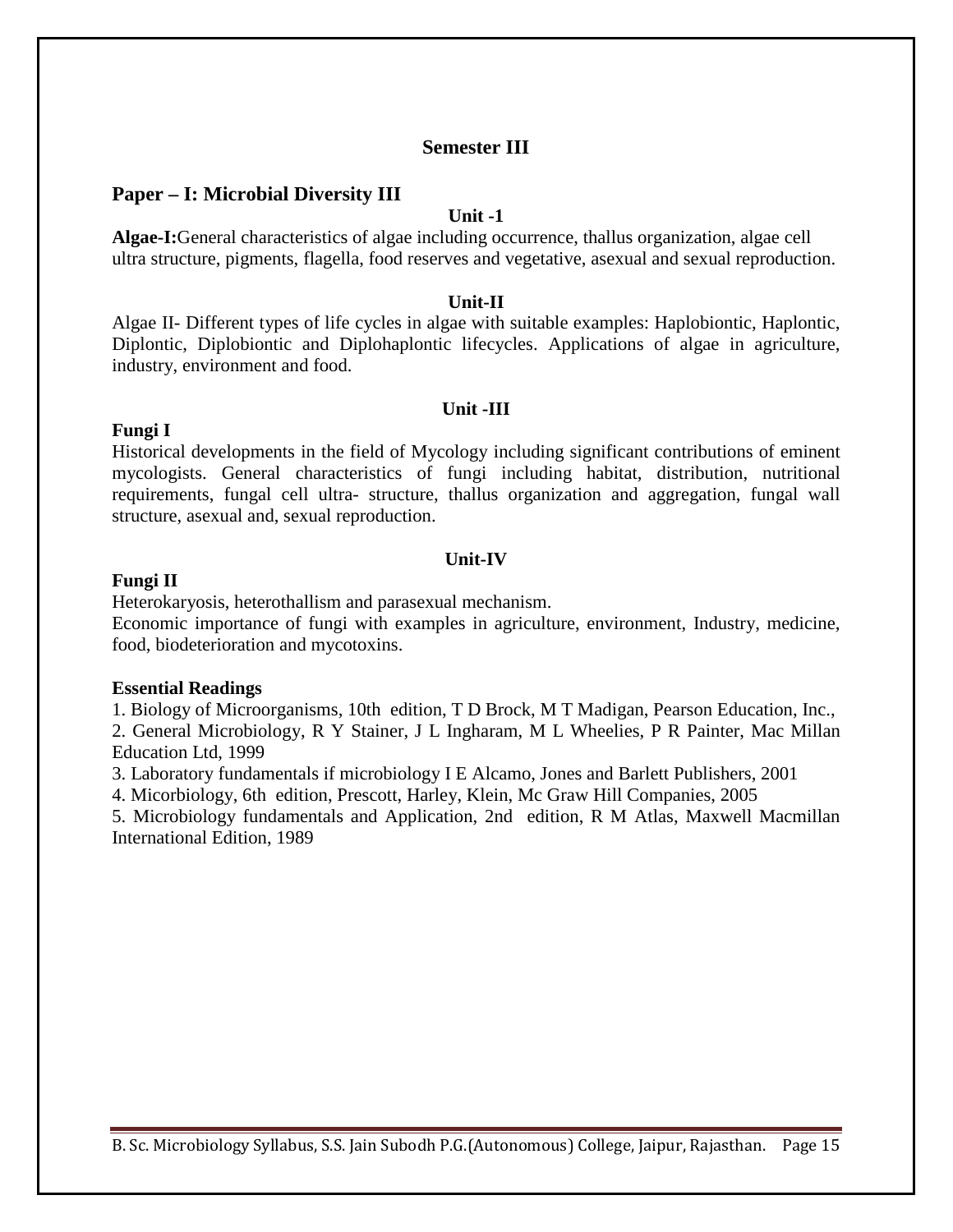## **Paper II- Microbial Genetics**

#### **Unit-I**

**Plasmids:** Types of plasmids - F plasmid, R Plasmids, colicinogenic plasmids, Ti plasmid. yeast-2 μ plasmid, Plasmid- replication, incompatibility, plasmid amplification, copy number.

#### **Unit -II**

**Gene transfer in Bacteria :**Recombination in bacteria- Site specific recombination, Holliday model, Transformation Discovery, mechanism of natural competence Conjugation - Discovery, mechanism, F+, F-, Hfr and F' strains, Transduction - Generalized transduction, specialized transduction, LFT & HFT lysates.

#### **Unit-III**

**Phage Genetics :**Features of T4 genetics, Genetic basis of lytic *versus* lysogenic switch of phage lambda**.Transposable elements-I:** Prokaryotic transposable elements –Insertion Sequences, composite and non-composite transposons, Replicative and Non replicative transposition

### **Unit-IV**

**Transposable elements-II:** Eukaryotic transposable elements - Yeast (Ty retrotransposon), Drosophila (P elements), Maize (Ac/Ds). Uses of Transposition

## **SUGGESTED READINGS**

- 1. Klug WS, Cummings MR, Spencer, C, Palladino, M (2011). Concepts of Genetics, 10th Ed.,Benjamin Cummings
- 2. Krebs J, Goldstein E, Kilpatrick S (2013). Lewin's Essential Genes, 3rd Ed., Jones and Bartlett Learning
- 3. Pierce BA (2011) Genetics: A Conceptual Approach, 4th Ed., Macmillan Higher Education Learning
- 4. 4. Watson JD, Baker TA, Bell SP et al. (2008) Molecular Biology of the Gene, 6th Ed., Benjamin
- 5. Cummings
- 6. 5. Gardner EJ, Simmons MJ, Snustad DP (2008). Principles of Genetics. 8th Ed. Wiley-India
- 7. 6. Russell PJ. (2009). *i* Genetics- A Molecular Approach. 3rd Ed, Benjamin Cummings

## **Paper III- Microbial Physiology**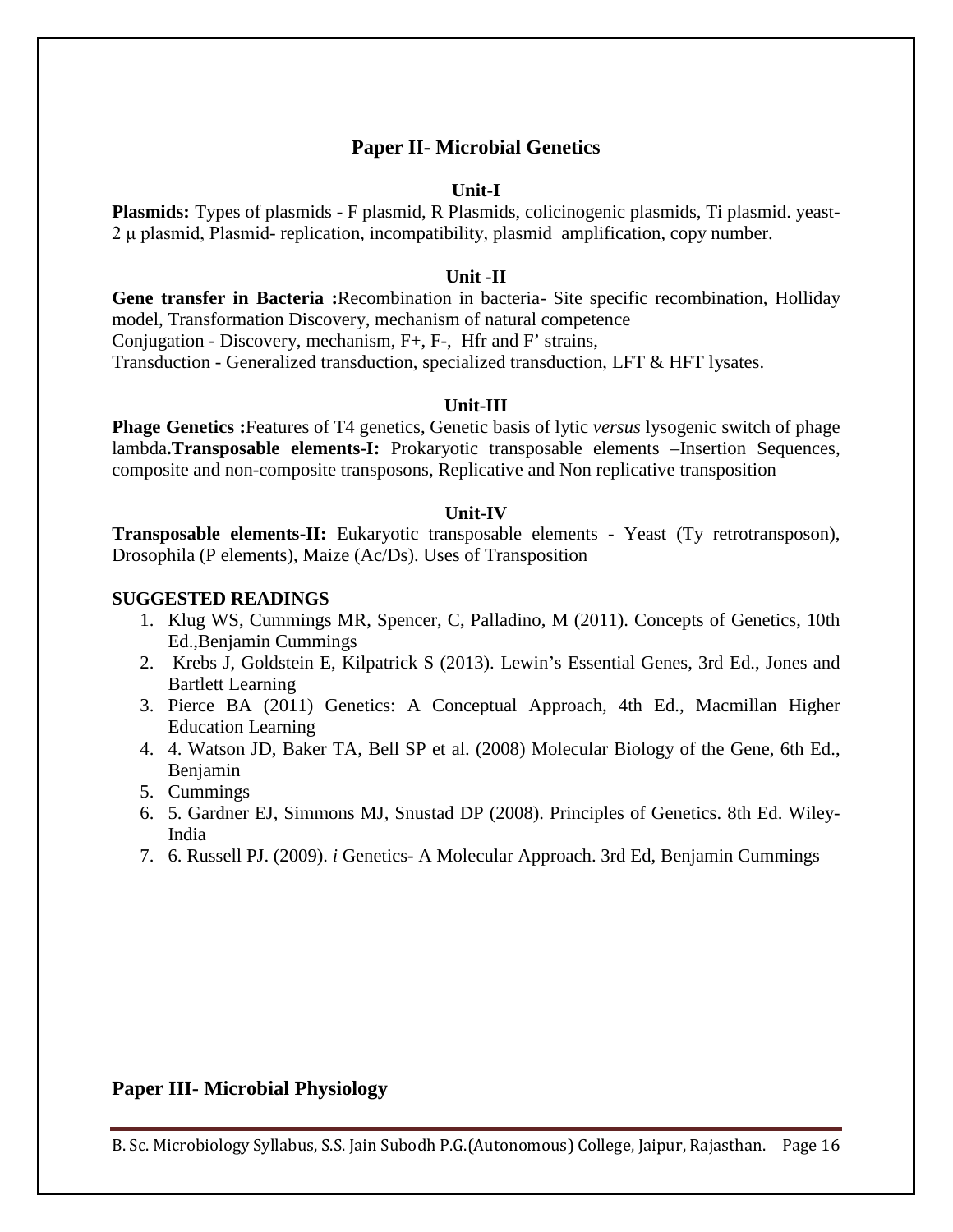### **Unit-I**

Biochemical properties of membrane, Nerst equation. Osmosis, Plasmolysis, passive & facilitated diffusion, active transport, role of ionophores.

## **Unit-II**

### **Photosynthesis** Photosynthesis micorbes, oxygenic & anoxygenic photosynthesis, photophosphory lation,

Calvin cycle

### **Unit-III**

**Respiratory Pathways**: Glycolysis, Oxidative pentose phosphate pathway, Entner-Doudoroff pathway, fermentative pathways, Yeast fermentation, Lactic acid fermentation, Acetic acid fermentation, Krebs cycle, ETC, oxidative and substrate level phosphorylation.

### **Unit-IV**

**Nitrogen Metabolism:** Biological nitrogen fixation: process, components of nitrogenase system. Nitrogen fixation in symbolic and free living systems.

### **Essential Readings:**

1. Biology of Microorganisms, 10th edition, T D Brock, M T Madigan, Pearsong Education, Inc.,2003

2. Microbial Physiology and Metabolism, D R Caldwell, Brown Publisher, 1995

3. Microbial Physiology, 4th edition, A G Moat and J W Foster, John Wiley and Sons, Inc.,2002

4. Microbiology-a Laboratory Manual, th edition, J G Cappuccino and N Sherman, Addison Wesley, Pearson Education, Inc., 2006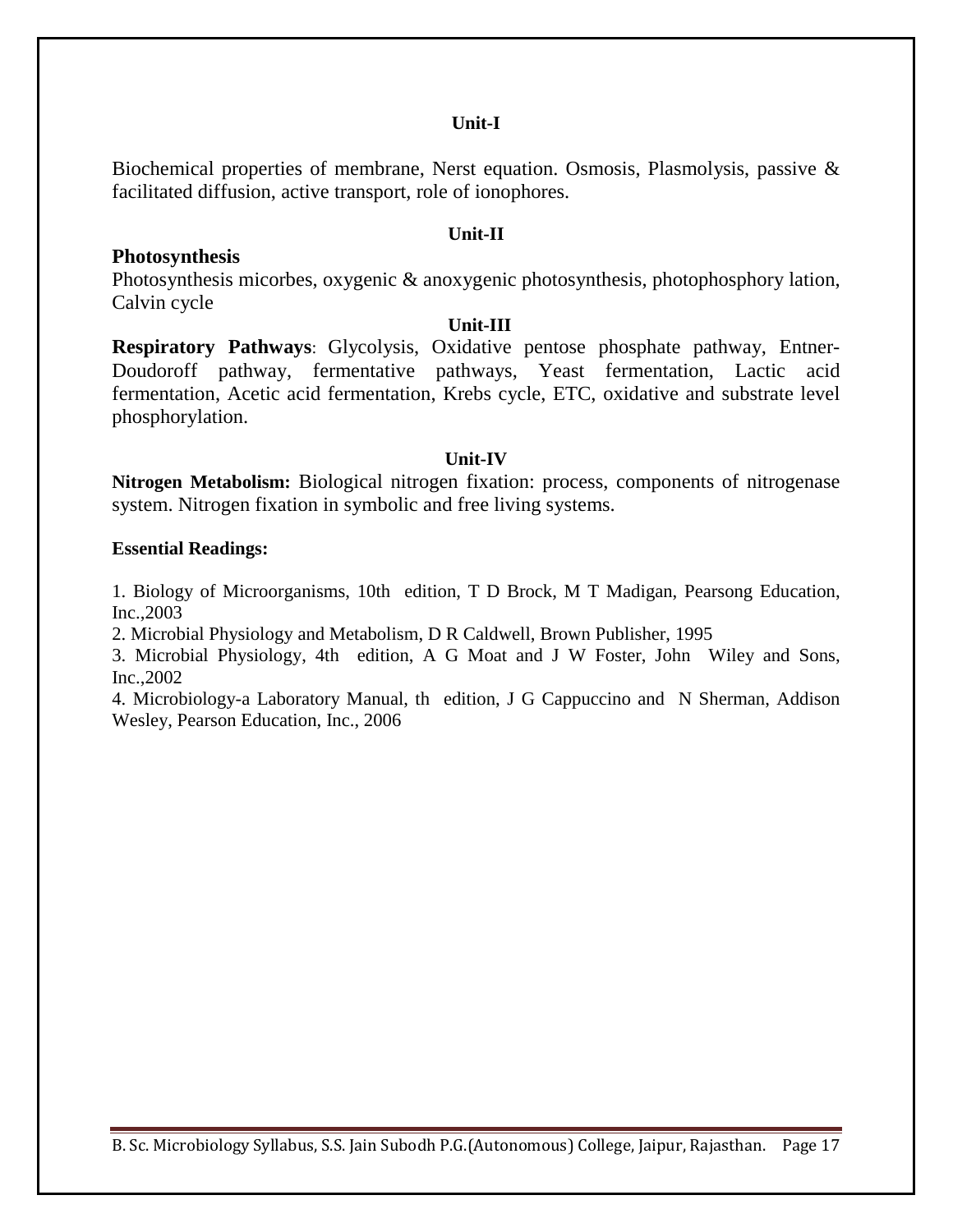## **Lab- Practical based on Theory**

- 1. Preparation of Master and Replica Plates
- 2. Study the effect of chemical (HNO2) and physical (UV) mutagens on bacterial cells
- 3. Study survival curve of bacteria after exposure to ultraviolet (UV) light
- 4. Demonstration of AMES test.
- 5. Production of alcohol.
- 6. Estimation of lactic acid in curd.
- 7. Estimation of ascorbic acid.
- 8. Demonstration for utilization of sugars by oxidation and fermentation by microbes.
- 9. Reduction of nitrate by Microorganisms.
- 10. Mushroom cultivation
- 11. Isolation of Rhizobium from root nodules
- 12. Plasmid Isolation from bacterial Culture.
- 13. Identification and characterization of different types of Algae from your surroundings.

### **Semester IV**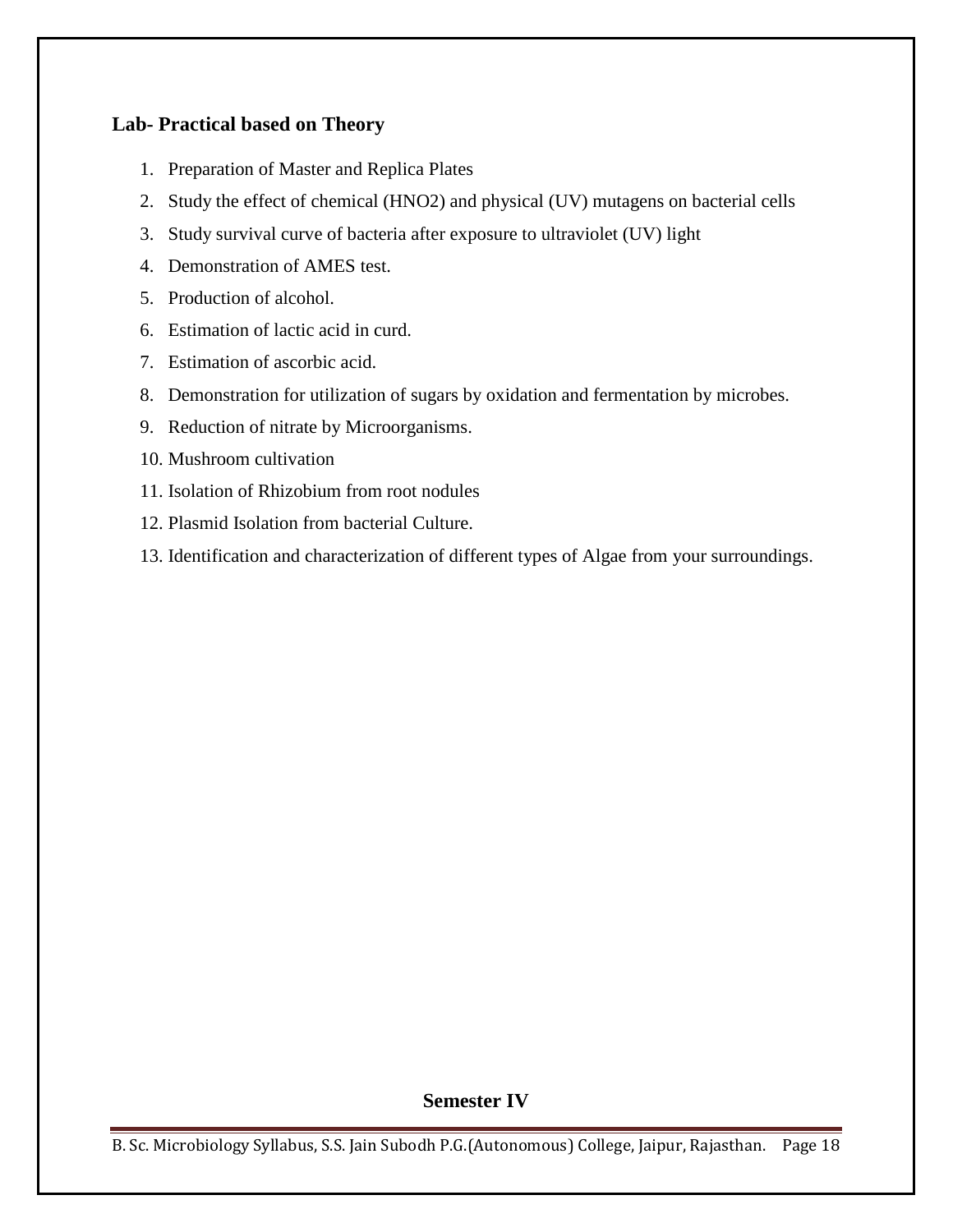## **Paper I - Analytical techniques**

#### **Unit-I**

## **Chromatography**

Working principle, instrumentation and application of: Paper Chromatography, Thin Layer Chromatography, Column Chromatography (Affinity Chromatography), Ion-exchange Chromatography, Gel filtration Chromatography or Exclusion Chromatography)

## **Unit-II**

**Centrifugaiton:** principle, differential and density gradient centrifugation, ultracentrifugation (preparative and analytical centrifuges.

#### **Unit-III**

**Eletrophoretic Techniques:** Principle, factors affecting electrophoresis- pH, voltage, supporting medium (agar, polyacrylamide, dextran), Agarose gel electrophoresis, PAGE, SDS-PAGE, isoelectric focusing

#### **Unit-IV**

**Optical methods of Analysis:** Introduction to basic principles and applications: Beer Lambert's Law, Spectrophotometry (UV-visible, infrared, AAS), Mass spectroscopy Autoradiography, Radioactive labeling & counting,

#### **ESSENTIAL READINGS:**

1. Methods in Modern Biophysics, B Notting, Springer Verlag Berlin Heidelberg New York, 2003

2. Principles and Techniques of Biochemistry and Molecular Biology, 6th edition, K Wilson and

J Walker (ed.) Cambridge University Press, 2007

3. Bioinstrumentation, J G Webster, John Wiley & Sons Inc. 2004

4. Essentials of Biophysics, P Narayanan, New Age Int. Pub. New Delhi. 2000

5. Spectroscopy for the Biological Sciences, G.G Hames, John Wiley & Sons Inc. 2005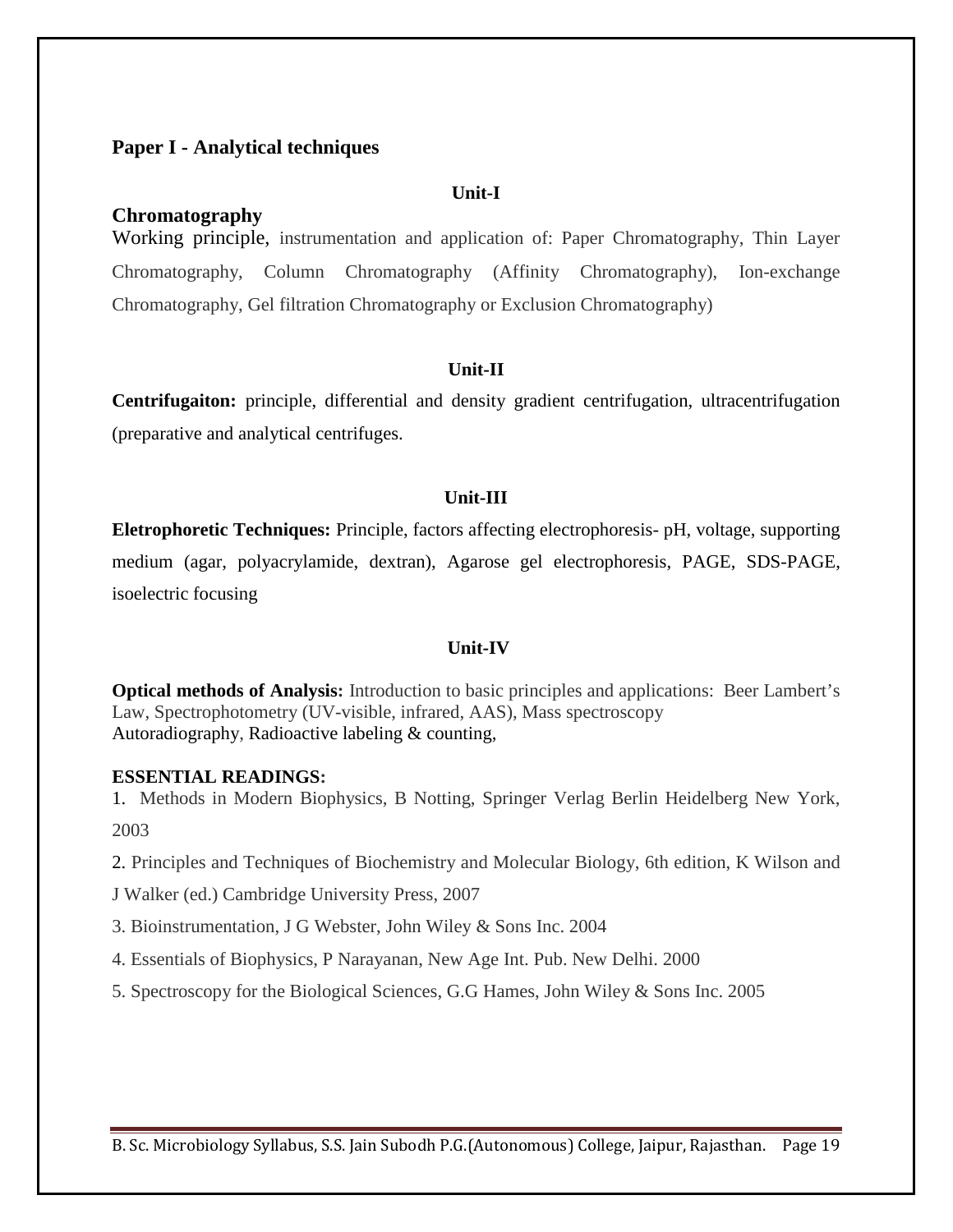## **Paper II- Immunology**

#### **Unit –I**

**Basic Immunology:** Introduction to immune system- Innate and acquired immunity Cells of the Immune system: Hematopoiesis and differentiation, B-lymphocytes, T- lymphocytes, Macrophages, Dendritic cells, NK cells, Eosinophils, Neutrophils and Mast Cells. Structure and function of lymphoid organs

#### **Unit –II**

**Cellular and molecular aspects:** Nature and biology of antigens and super antigens Immunoglobulin: structure, types and their function MHC, B and T-Cell Receptor Complement system

#### **Unit –III**

**Immune re response and its regulation:** Generation of Humoral and Cell mediated immune responses. B-and T-cell maturation, activation and differentiation. Cytokines and their role in immune regulation .T-cell regulation, MHC restriction. Immunological tolerance

**Antigen- antibody interactions:**Antigen processing and presentation Precipitation, Immunodiffusion, Immunoelectrophoresis, Agglutination, RIA, ELISA, Immunofluorescence. **Selected concepts in Immunology:** Hypersenstivity, Autoimmunity**,** AIDS

### **ESSENTIAL READINGS:**

1. Kubby Immunology, 4th edition- R.A. Goldsby and others, Freeman & Co., New York, 2001

2. Roitt's, Essential Immunology, 10th edition, Ivan M Roitt and Peter J Delves, Blackwell Science, 2001

3. Instant Notes on Immunology, 2nd edition, Lydyard, Wheran and Fanger, Viva Books Pvt. Ltd., 2003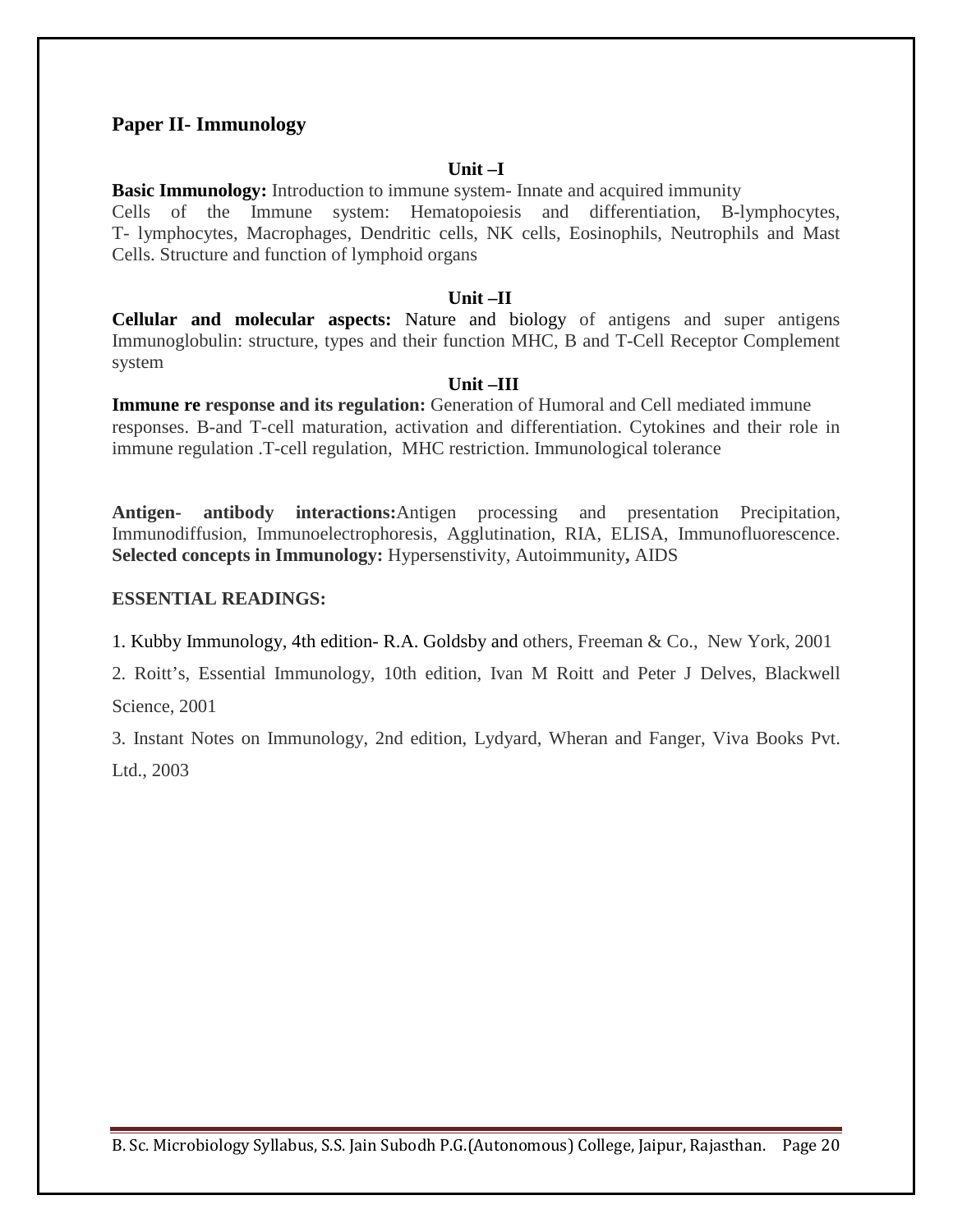## **Paper III- Biochemistry**

### **Unit –I**

**Nature of Biomolecules and Thermodynamics: Cell:** Chemical components, Molecular Hierarchy.Types of interactions in molecular and supramolecular complexes Laws of thermodynamics, Nature of biochemical reactions and DG values, Reversible and Irreversible reactions.Water and the aqueous environment .Buffers: Concept of pH, pK, acids, bases.

## **Unit –II**

**Carbohydrates :** Structure of monosaccharide (trioses, pentoses & hexoses), disaccharides (sucrose, maltose, lactose), polysaccharides (starch, glycogen, cellulose, peptidoglycan)

Fundamental Properties: Stereoisomerism and mutarotation.

## **Unit –III**

**Amino acids and Proteins**: Structure of essential and non-essential amino acids. Peptide bond. Protein classification on the basis of structure and function. Biological functions of proteins.

**Enzymes**: Classification and nomenclature of enzymes. Mechanism of enzyme action, Michaelis- Menton kinetics. Coenzymes, Enzyme inhibition, Allosteric enzymes

### **Unit –IV**

**Lipids:** Structure and nomenclature of fatty acids. Classification of lipids (triacylglycerols, phospholipids, sphingolipids, sterols). Membrane lipids. Biological functions of lipids

## **ESSENTIAL READINGS:**

- 1. Biochemistry, 2nd edition, D Voet and J G Voet, John Wiley & Sons, 1995.
- 2. Lehninger, 3rd edition, Principles of Biochemistry, Nelson and Cox, 1999.
- 3. Principles and Techniques in Biochemistry and Molecular Biology, 6th edition, Edited by Keith Wilson and John Walker, CMBLridge University Press, 2007.
- 4. Biochemistry and Molecular Biology, 3rd Edition, W H Elliot and Daphne C Elliot, Oxford University Press, 2005.
- 5. Biochemistry, J David Rawn, Panima Publishing Corporation, 1st Indian Reprint, 2004
- 6. Biochemistry, 5th edition L Stryer, W H Freeman and Co., New York.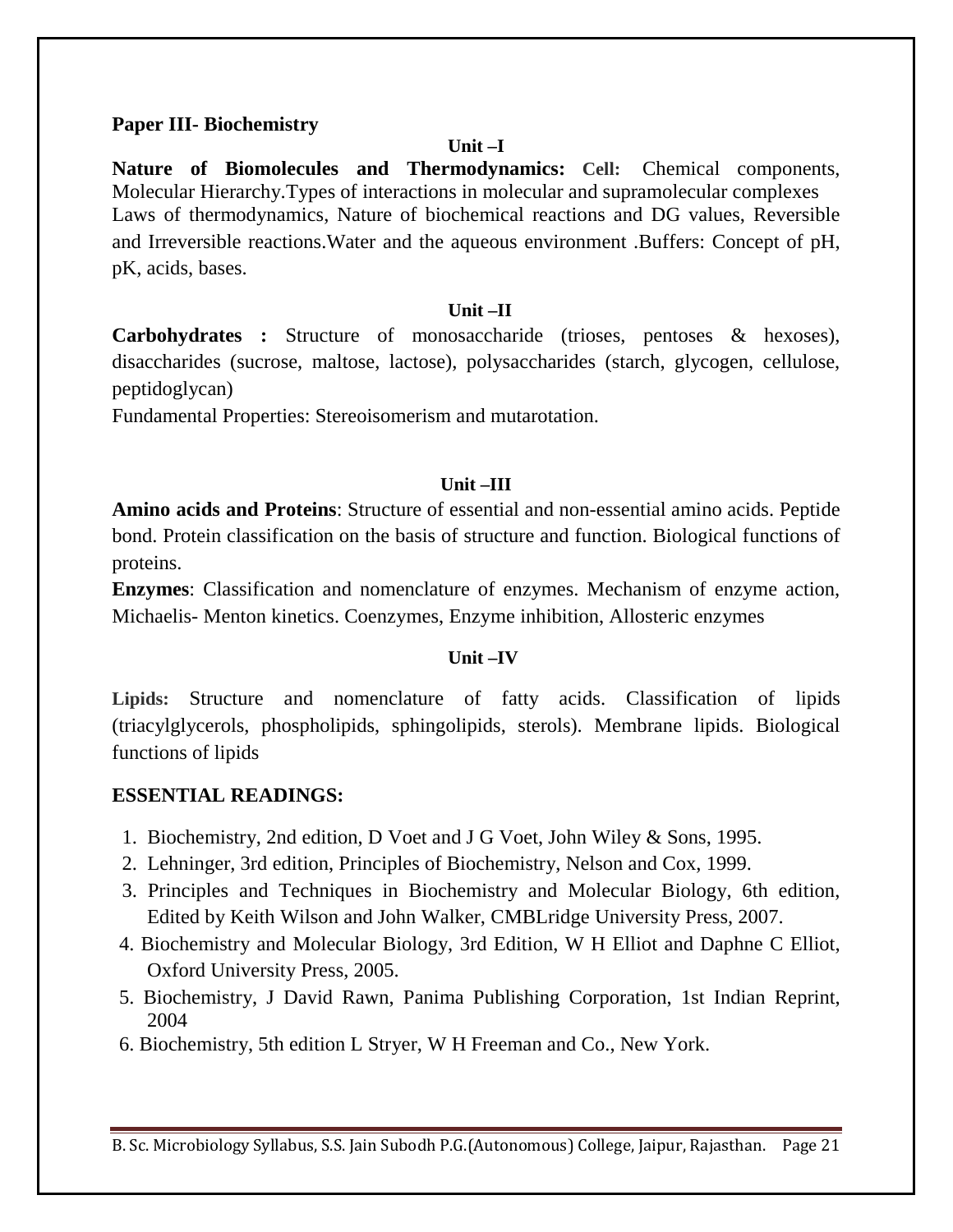# **Laboratory : Practical based on theory papers**

- 1. Properties of water, Concept of pH and buffers, preparation of buffers and Numerical problems to explain the concepts.
- 2. Qualitative/Quantitative tests for carbohydrates, reducing sugars, non reducing sugars
- 3. Qualitative/Quantitative tests for lipids and proteins
- 4. Study of protein secondary and tertiary structures with the help of models
- 5. Study of enzyme kinetics calculation of Vmax , Km, Kcat values
- 6. Study effect of temperature, pH and Heavy metals on enzyme activity
- 7. Blood Grouping and Rh typing
- 8. Blood film preparation and identification of cells
- 9. Counting of RBC and WBC by Hemocytometry
- 10. Double diffusion
- 11. Radial Immuno diffusion
- 12. DOT- ELISA
- 13. Latex Agglutination
- 14. Widal test
- 15. Antibiotic sensitivity test by disc diffusion method
- 16. Dental carries susceptibility
- 17. Radio immunoassay (RI)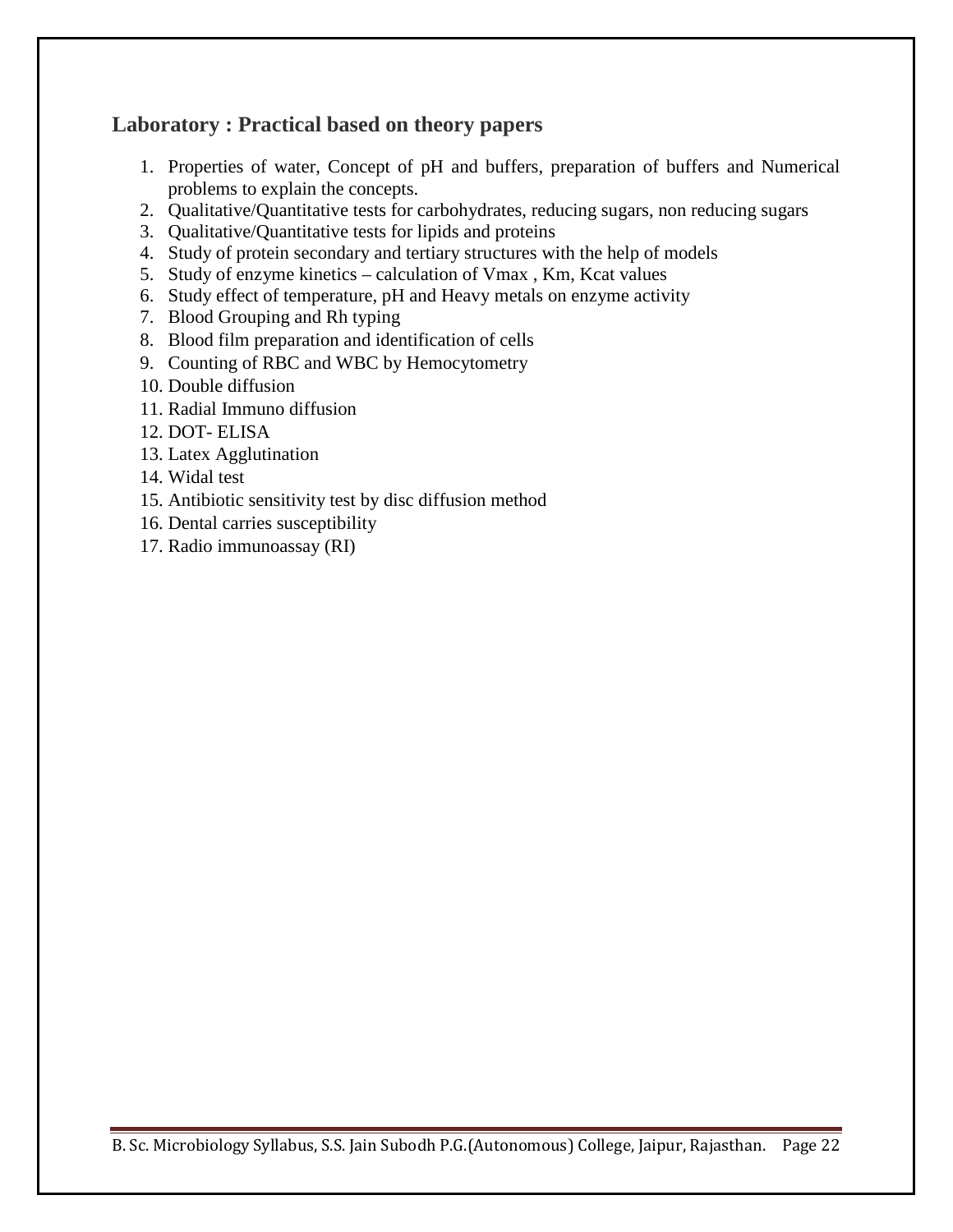## **Semester V**

## **Paper I- Medical Microbiology**

## **Unit- I**

## **Beneficial and Harmful Microbial Interactions with Human**

Normal microbial population of healthy human body - Skin, mouth, upper respiratory tract, intestinal tract, urino-genital tract.

Mechanism of bacterial pathogenicity, Entry of pathogens into the host, colonization and growth, Virulence, Virulence factors –exotoxins, enterotoxins, endotoxins.

### **Unit- II**

### **Epidemiology: the study of disease in population**

Principles of epidemiology, reservoirs of pathogens, acquisition and transmission of infectious agents, Nosocomical infections, Measures for prevention of epidemics. Immunization program in India. Fungal diseases: Mycoses, mycotoxicoses

### **Unit- III**

### **Bacterial diseases**

General idea of infections: symptoms, treatment and preventive measure of diseases caused by Gram positive bacteria: *Mycobacterium* (Tuberculosis and leprosy), Corynebacterium (Diphtheria) and Gram negative bacteria: *Salmonella* (Typhoid)*, Vibrio (cholera), Shigella (Dysentry), Niseeria* (Gonorrhea).

#### **Unit- IV**

#### **Viral diseases**

Animal viruses life cycle, pathogenicity, diagnosis, prevention and treatment of RNA viruses-Picorna virus- Poliomyelitis; Orthomyxoviruses- influenza virues. Paramyxoviruses- Mumps, Measles; retroviruses- HIV, Rabies virus.

DNA viruses- Herpes virus- Varicella zoster virus;Hepatitis viruses-HBV.

## **ESSENTIAL READINGS:**

- 1. Instant Notes Medical Microbiology, Irving W, Boswell T, Ala Aldeen D, Taylor and Francis group, 2005
- 2. Medical virology- Morag C and Timbury M.C. X Edition. Churchill Livingstone, London. 1994
- 3. Microbiology A Human Perspective, Nester E.W., Roberts CE, Nester MT, Wm. C. Brown Publishers, 1995.
- 4. Text book of Microbiology, R Ananthnarayanan and C K J Paniker, Orient Longman, 1997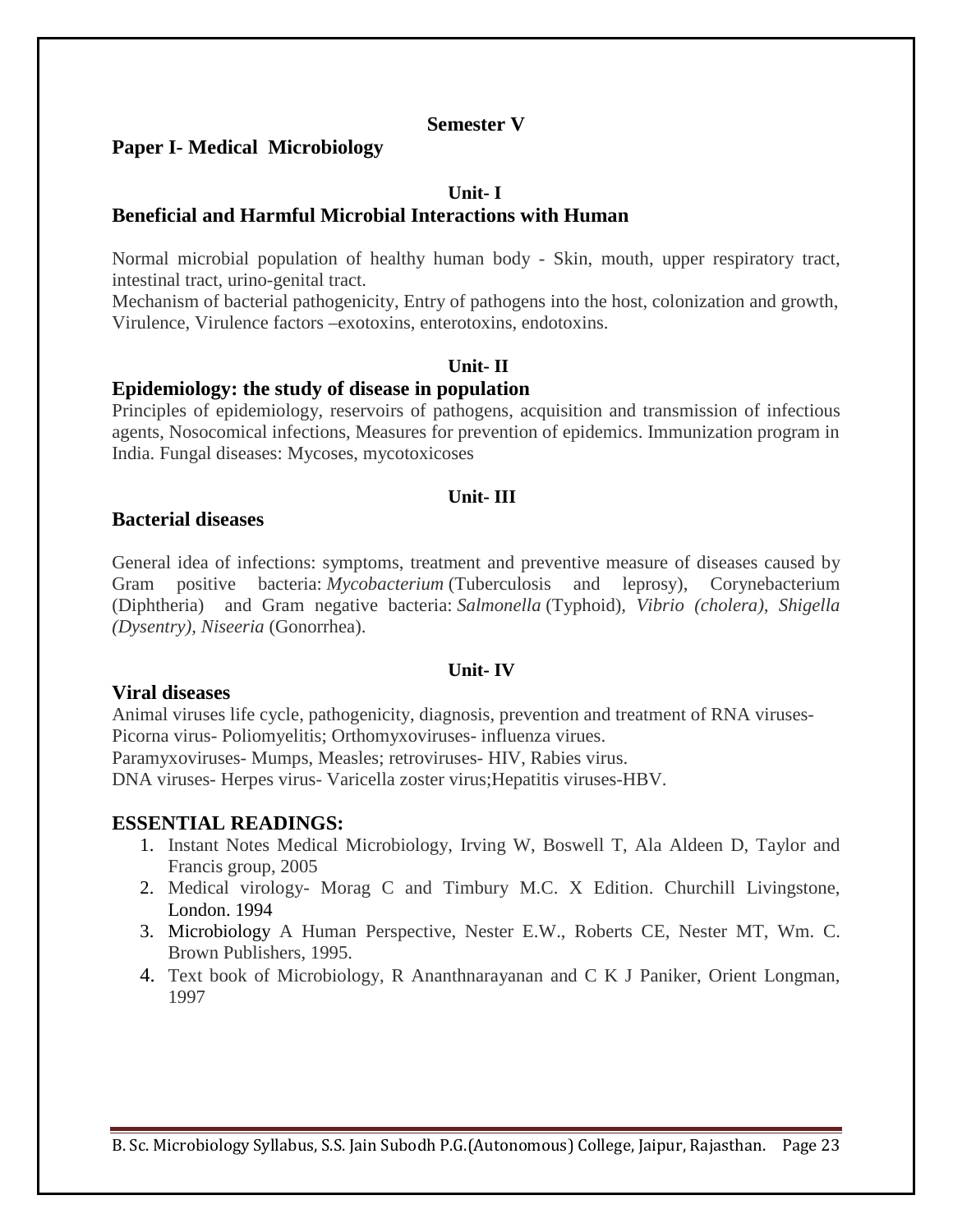## **Paper II- Environmental Microbiology**

### **Unit- I**

**Microbiology of Air, Water and Soil:** Microbial population of air, water (drinking and potable)

and soil**.** Population interaction: Neutralism, Commensalism, Synergism, Mutualism, Competition, Ammensalism, Parasitism, and Predation.

#### **Unit- II**

**Biogeochemical Cycles:** Carbon Cycle, Nitrogen Cycle, Sulphur Cycle, Phosphorus Cycle, Iron, heavy metals cycles. Hydrogen and Oxygen cycle.

#### **Unit - III**

**Solid and Liquid Waste Disposal:** Different types of liquid waste treatment: Primary, Secondary and tertiary treatment. Aerobic process – activated sludge, oxidation ditches, and trickling filters, Anaerobic Process – anaerobic digestion, anaerobic filters, up flow anaerobic sludge. Solid Wastes: Sources and management (Sanitary landfills, incineration, composting, vermiculture, methane production).

#### **Unit - IV**

**Biodegradation and Bioremediation:** Biodegradation of natural compounds (cellulose, hemicelluloses, lignin, starch, chitin), Biodegradation of environmental pollutants, Bioremediation of Xenobiotics, bioaccumulation and biomagnification.

### **ESSENTIAL READINGS:**

1. Plant, Gene and Crop Biotechnology, M J Chrispeel and D E Sadava ASPB 2003.

2. Textbook of Environmental Biotechnology, P K Mohapatra, I K International Publications, Mumbai, 2006.

3. Environmental Chemistry, A K De, Willey Eastern Ltd., New Delhi.

4. Advances in Industrial Waste water treatment, First Edition, Technosound Publications. 1999.

5. Microbial Ecology- Fundamentals & Applications, 4th Edition, Ronald . M. Atlas, Richard Bartha, Pearsrson Publication. 2005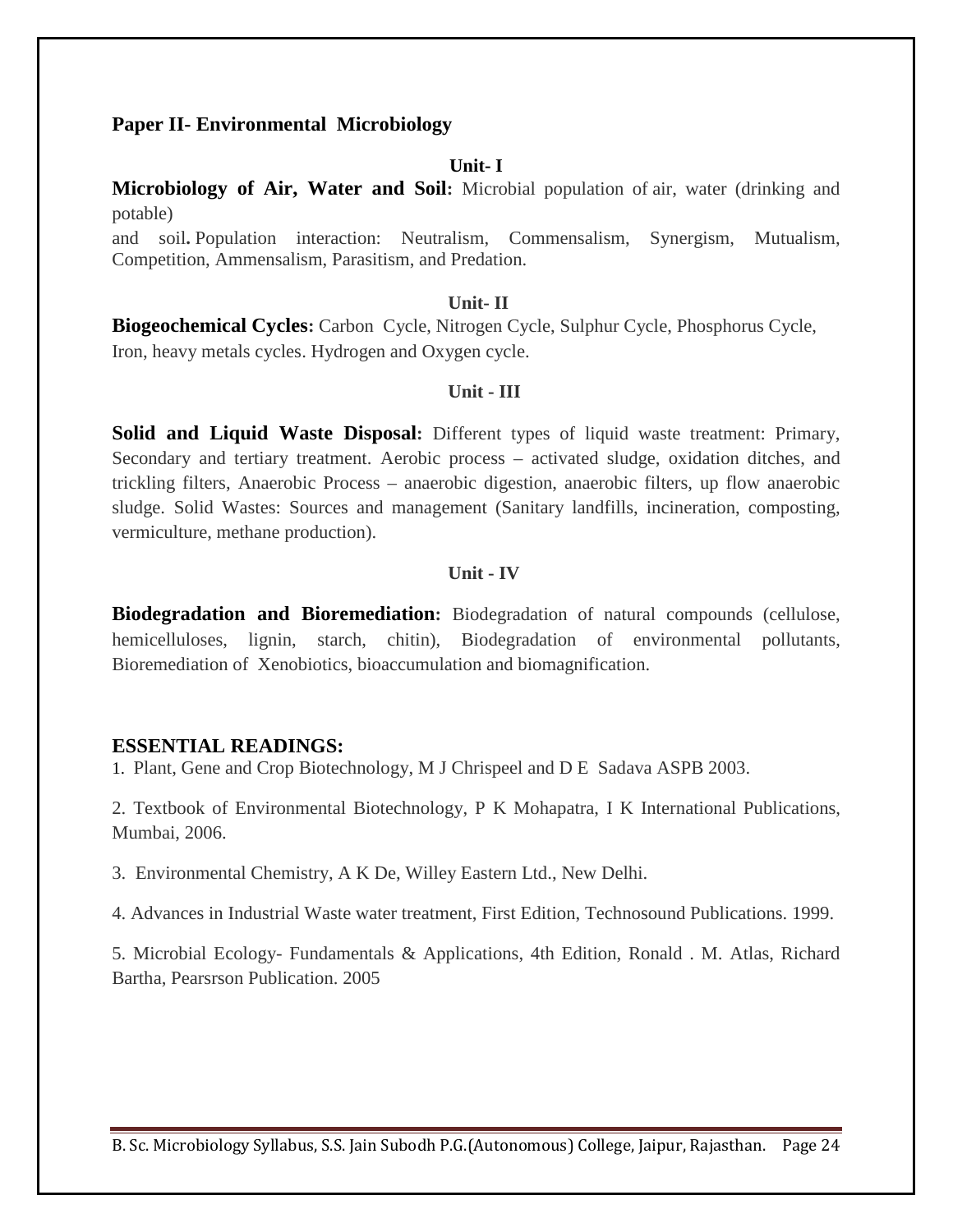## **Paper III- Recombinant DNA Technology**

## **Unit -I**

Milestones in genetic engineering and biotechnology

Cloning Tools; Restriction modification systems: Types I, II and III. Mode of action, Use of linkers and adaptors

DNA modifying enzymes and their applications: DNA polymerases. Terminal deoxynucleotidyl transferase, kinases and phosphatases, and DNA ligases

### **Unit -II**

Cloning Vectors: Definition and Properties. Plasmid vectors: pBR and pUC series. Bacteriophage lambda based vectors ,Cosmids, BACs and YACs.

#### **Unit -III**

#### **Methods in Molecular Biology**

Transformation of DNA: Electroporation,. Gene delivery: Microinjection, electroporation, biolistic method (gene gun), liposome and, *Agrobacterium* - mediated delivery. Southern , Northern blotting, Western blotting and dot blot techniques

#### **Unit-IV**

#### **DNA Amplification and DNA libraries**

PCR: Basics of PCR, RT-PCR, Real-Time PCR

Genomic and cDNA libraries: Preparation and uses, Screening of libraries: Colony hybridization Applications and products of recombinant DNA technology.

#### **SUGGESTED READING**

1. Brown TA. (2010). Gene Cloning and DNA Analysis. 6th edition. Blackwell Publishing, Oxford,

U.K.

2. Clark DP and Pazdernik NJ. (2009). Biotechnology: Applying the Genetic Revolution. Elsevier

Academic Press, USA

3. Primrose SB and Twyman RM. (2006). Principles of Gene Manipulation and Genomics, 7th edition. Blackwell Publishing, Oxford, U.K.

4. Sambrook J and Russell D. (2001). Molecular Cloning-A Laboratory Manual. 3rd edition. Cold

Spring Harbor Laboratory Press

5. Wiley JM, Sherwood LM and Woolverton CJ. (2008). Prescott, Harley and Klein's Microbiology. McGraw Hill Higher Education

6. Brown TA. (2007). Genomes-3. Garland Science Publishers

7. Primrose SB and Twyman RM. (2008). Genomics: Applications in human biology. Blackwell Publishing, Oxford, U.K.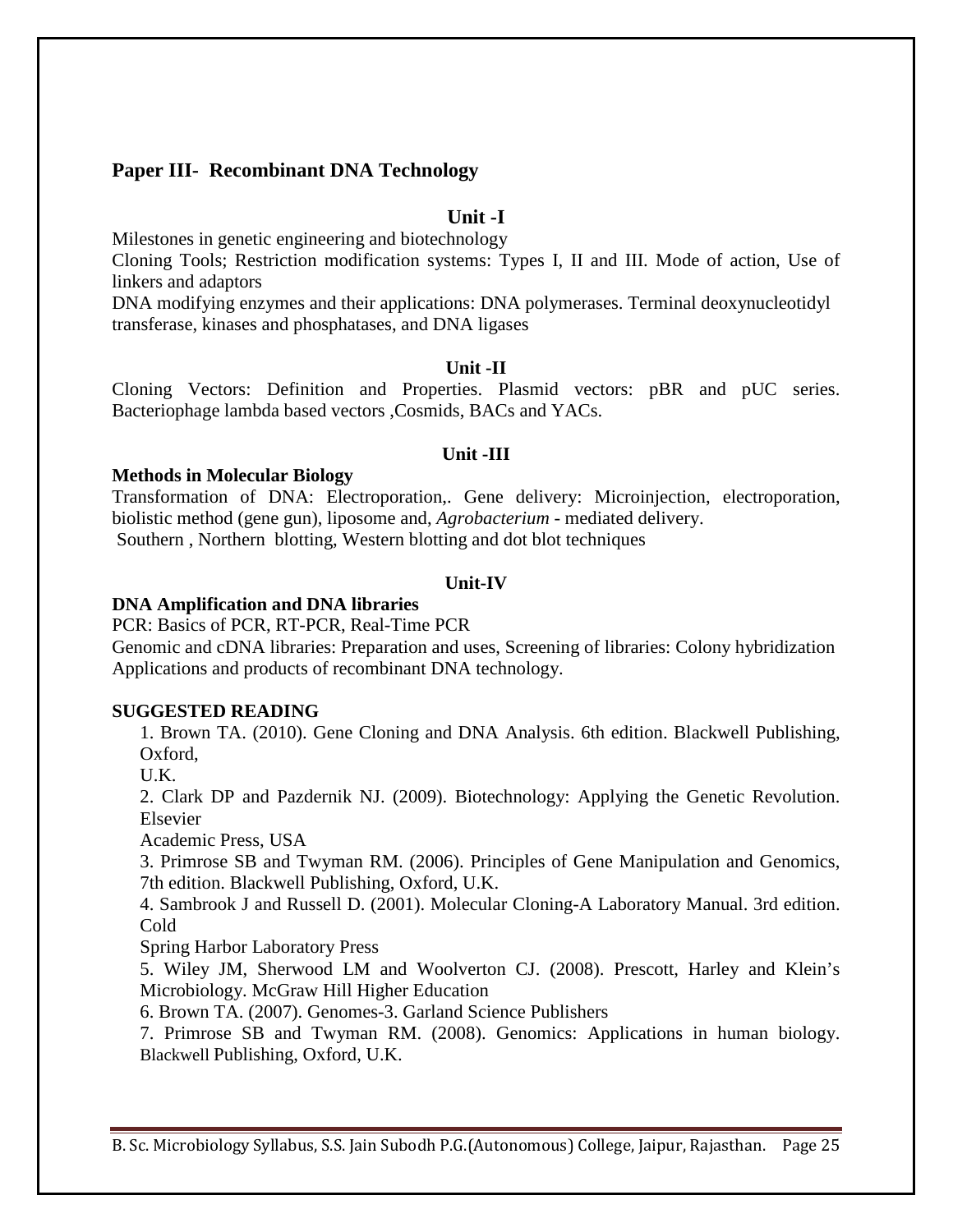## **Lab- Practical based on Theory Papers**

- 1. Digestion of DNA using restriction enzymes and analysis by agarose gel electrophoresis
- 2. Ligation of DNA fragments
- 3. Designing of primers for DNA amplification
- 4. Amplification of DNA by PCR
- 5. Demonstration of Southern blotting.
- 6. Analysis of soil pH, moisture content, water holding capacity, percolation, capillary action.
- 7. Isolation of microbes (bacteria & fungi) from soil (28ºC & 45ºC).
- 8. Assessment of microbiological quality of water.
- 9. Determination of BOD of waste water sample.
- 10. Study the presence of microbial activity by detecting (qualitatively) enzymes (dehydrogenase, amylase, urease) in soil.
- 11. Isolation of *Rhizobium* from root nodules.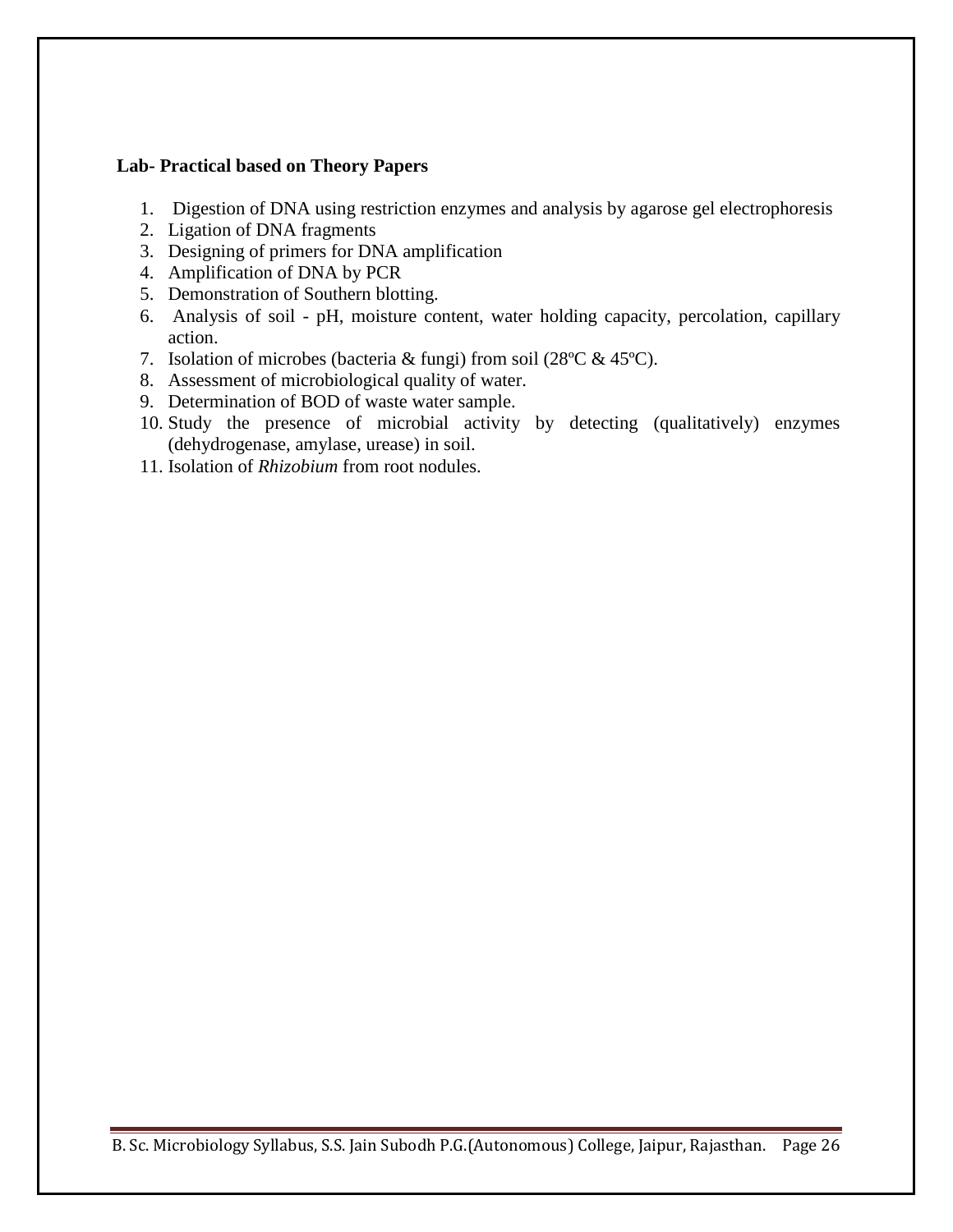## **Semester VI**

### **Paper I- Fermentation Technology**

## **Unit –I**

**Bioreactors:** The fermentation industry, screening of industrially important microorganisms. Factors involved in Bioreactor design, design of a bioreactor, Types of Bioreactors.

### **Unit –II**

**Fermentation Process:** Types of fermentation- batch, continuous, fed batch, surface, and submerged and solid state fermentation. Inoculum development, media formulation, scale-up. Process control.

### **Unit- III**

### **Down Stream Processing and Product Recovery**

Filtration, centrifugation, cell disruption, solvent extraction, precipitation, chromatography (gel filtration, ion exchange, affinity) membrane process (ultra filtration) and spray drying.

### **Unit –IV**

#### **Industrial Products Derived from Microorganisms**

Antibiotic- Penicillin. Steroids, Vaccines. Production of organic acid- Acetic acid, Citric acid, Production of amino acids- Glutamic acid, Industrial alcohol and SCP and Mushroom cultivation.

## **ESSENTIAL READINGS:**

- 1. Industrial Microbiology, E Casida, New Age International (P) Ltd. Publishers. 2005
- 2. Manual of Industrial Microbiology and Biotechnology, A L Demain and J E Davies, ASM Press, 1999
- 3. Principles of Fermentation Technology, 2nd edition, P F Stanbory, Whitaker and Hall, Elsevier India, 2005
- 4. A Textbook of Industrial Microbiology, 2nd edition, W Crueger and A Crueger, Panima Publication Corporation, 2000
- 5. Fermentation Microbiology and Biotechnology, Mansi and Bryce, Taylor & Francis group, 2002
- 6. Industrial Microbiology, 4th edition, S C Prescott and D C Dunn, CBS Publishers and Distributors, 1987
- 7. Nanobiotechnology: Concepts, Applications & Perspectives, C N Niemeyer and C A Mirkin, Wiley-VCH Verlag GmbH & Co., 2004.
- 8. Process Biotechnology Fundamentals, 2nd edition, S N Mukhopadhyaay, Viva books Pvt. Ltd., 2004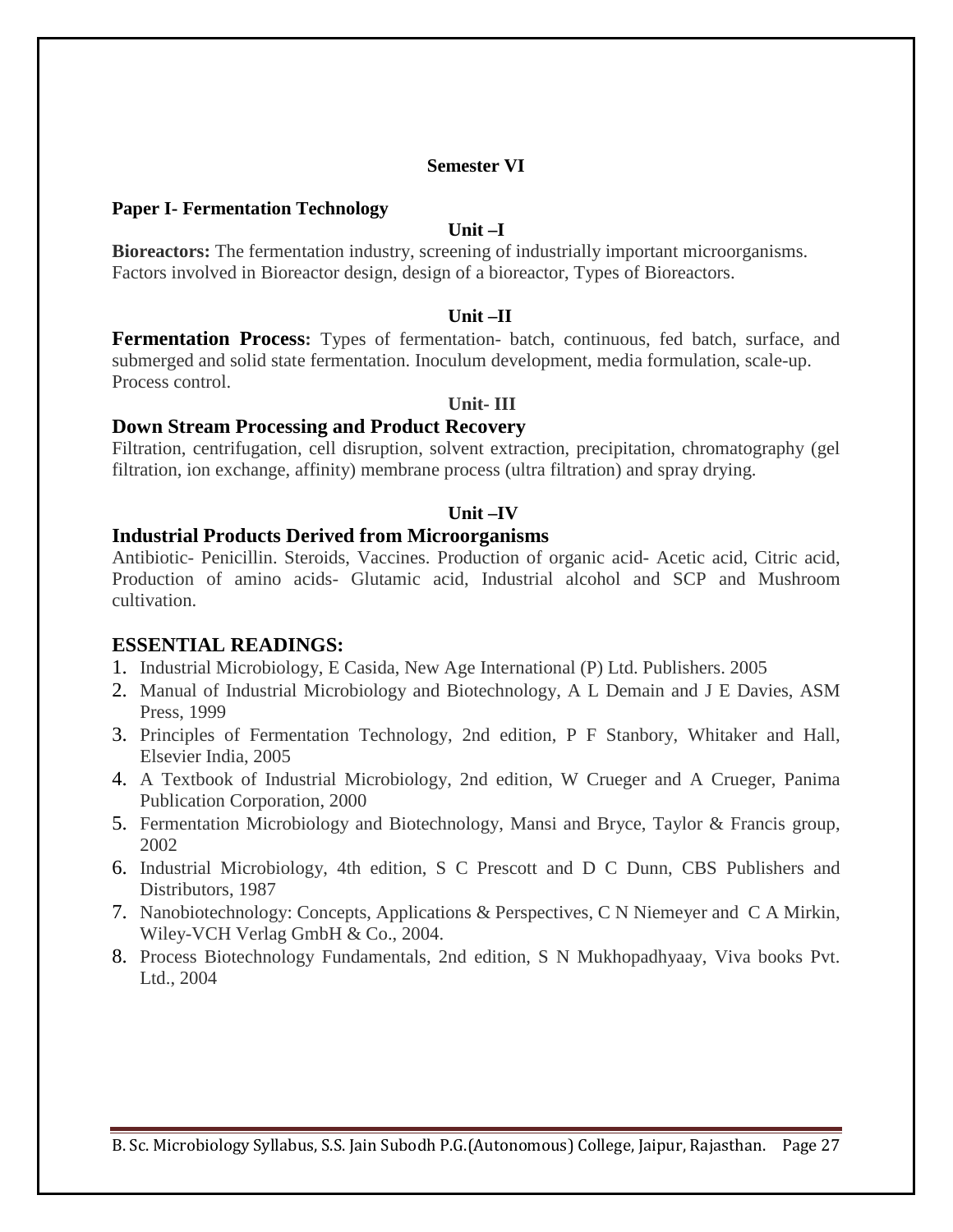### **Paper II-Food And Dairy Microbiology**

#### **Unit – I**

**Industrial Food fermentations:** Introduction, food fermentation, the science and technology. Fermented foods (Soya sauce, bread, Sauerkraut, idly), fermented beverages (wine, Beer)

### **Unit – II**

**Microbiology of Milk :** Sources of Milk contamination and their control**.** Microbiology of raw and pasteurized milk, Biochemical changes in fermented milk. (Fermentation of lactose to lactic acid, hydrolysis of proteins and lipid). Study of spoilage organisms in dairy industry. Introduction to Probiotics

#### **Unit – III**

**Industrial Dairy fermentations:** Classification of various groups of microorganisms associated with dairy industry**.** Acid fermented milks (Yoghurt, Cultured butter milk). Starter cultures for fermented dairy products (*Streptococcus thermophillus*, *Lactobacillus bulgaricus*,). Cheese- (Milk, microorganisms, enzymes and other additives). Cheese production: steps involved in manufacture of cheese, preservation, classification and nutritional aspects.

### **Unit – IV**

Food spoilage and Preservation : General Principle underlying spoilage: Chemical changes caused by micro organisms. Spoilage of different kinds of foods (Cereals, sugar products, caused by micro organisms. Spoilage of different kinds of foods (Cereals, sugar products, vegetables, fruits, meat, eggs, canned foods)**.** Food preservation by Radiations (UV, Gamma and microwave), Food preservation by low and high Temperature, Chemical preservation and naturally occurring antimicrobials.

### **ESSENTIAL READINGS:**

- 1. Food Microbiology, 2nd edition by Adams
- 2**.** Dairy Microbiology by Robinson. Volume II and I.
- 3**.** Applied dairy microbiology edited by Elmer Marth and James Steele.
- 4**.** Food Microbiology by Frazier.

5. Industrial Biotechnology by L.E. Cassida Jr. New Age International Pvt. Ltd. Publishers, 2005 6. Food Microbiology by W.C Frazier and D.C. Westhoff. Tata McGraw Hill Publishing Company Ltd, New Delhi 1998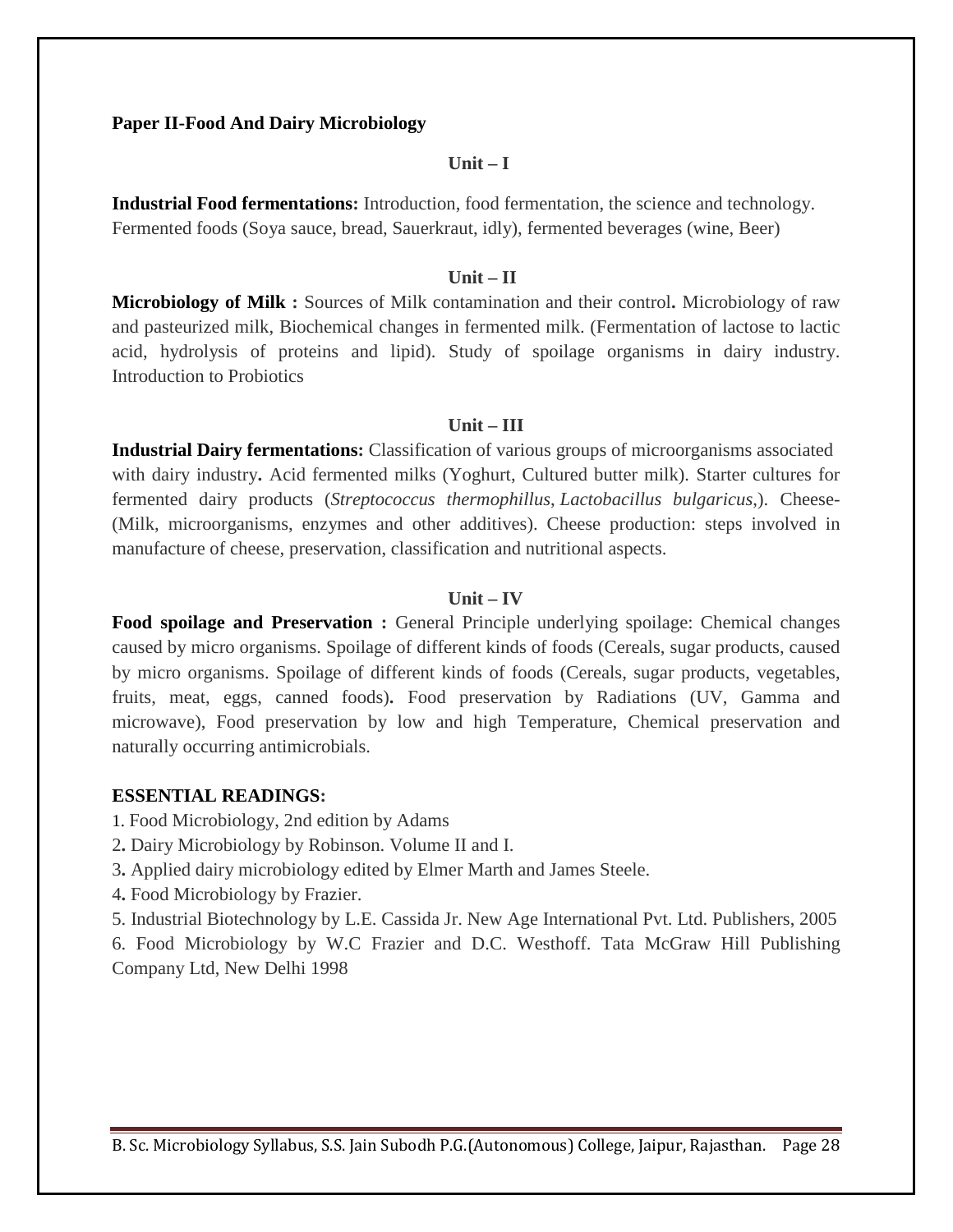#### **Paper III - Soil and Agricultural Microbiology**

### **Unit -I**

Soil as habitat for microorganisms- Soil Quality, Physico-chemical Properties of Soil (Organic matter , soil water and Air). Soil Microbes. Rhizosphere and Rhizoplane microorganisms. Factors affecting microbial community in soil.

### **Unit- II**

Organic matter decomposition: Composition of litter(cellulose, hemicelluloses, ligninand proteins). Carbon assimilation and immobilization , microorganisms associated with organic matter decomposition, factors affecting decomposition.

## **Unit- III**

Microbial inoculants, production of bacterial biofertiliser. Green manuring; algae and other biofertilisers; mass cultivation of cyanobacteria biofertiliser. Biofertilisers aiding phosphorus nutrients: production of mycorrhizal biofertilisers.

#### **Unit -IV**

Crop protection: Microbial herbicides; Bacterial insecticides*; Pseudomonas , Bacillus* sp. As bacterial insecticides; Virus insecticides; Entomopathogenic fungi- *Verticillium*, *Hirsutella.*